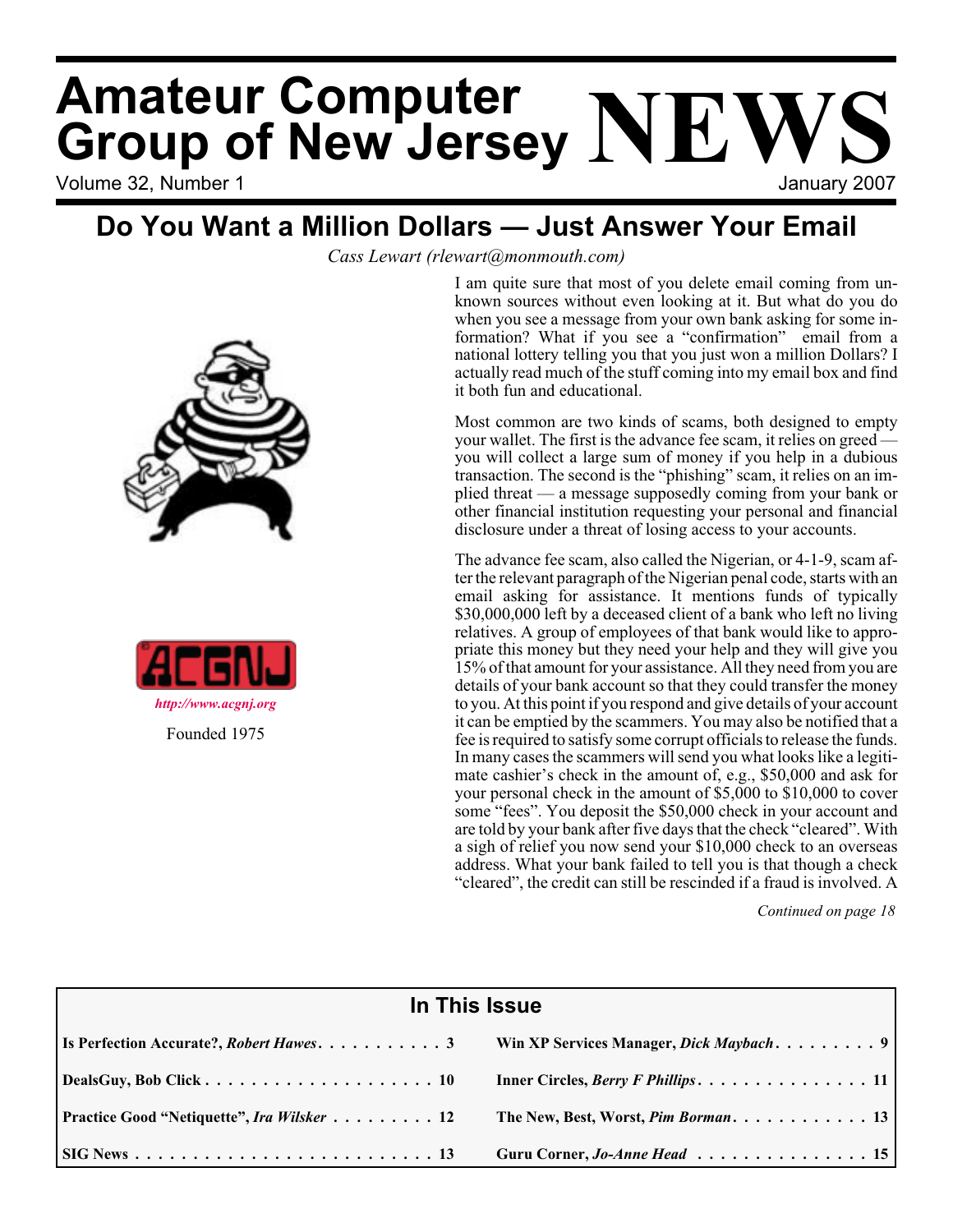## **Officers, Directors and Leaders**

| <b>Officers</b>                  |                     |                                                                       | <b>Board of Directors</b>   |                      |                    |
|----------------------------------|---------------------|-----------------------------------------------------------------------|-----------------------------|----------------------|--------------------|
| President                        | Mike Redlich        | (908) 246-0410                                                        | Director Emeritus           | Sol Libes            | $(609)$ 520-9024   |
| Vice President                   | <b>Mark Douches</b> | (908) 889-2366                                                        | Through 2008                | <b>Bill Farrell</b>  | $(732) 572 - 3481$ |
| Treasurer                        | Lela Rames          |                                                                       |                             | David McRichie       |                    |
| Secretary                        |                     |                                                                       |                             | Lenny Thomas         |                    |
| Past President                   | Evan Williams       | $(908)$ 359-8070                                                      |                             | Malthi Masurekar     | $(732)$ 560-1534   |
|                                  |                     |                                                                       | Through 2007                | Gregg McCarthy       |                    |
| <b>Special Interest Groups</b>   |                     |                                                                       |                             | Arnold Milstein      | $(908)$ 753-8036   |
| Net.                             | Jim Wong            |                                                                       |                             | John Raff            | $(973) 560 - 9070$ |
| Best Choice Investment Norm Wiss |                     |                                                                       |                             | Norm Wiss            |                    |
| C Languages                      | Bruce Arnold        | (908) 735-7898                                                        |                             |                      |                    |
| Genealogy                        | Frank Warren        | $(908) 756 - 1681$                                                    | <b>Standing Committees</b>  |                      |                    |
| Investing                        | Jim Cooper          |                                                                       | APCUG Rep.                  | Frank Warren         | $(908)$ 756-1681   |
| Java                             | Michael Redlich     | $(908) 537 - 4915$                                                    | Facilities                  | John Raff            | $(973) 560 - 9070$ |
| Layman's Forum                   | Matthew Skoda       | (908) 359-8842                                                        | Financial                   | <b>Mark Douches</b>  | $(908) 889 - 2366$ |
| <b>LUNICS</b>                    | Andreas Meyer       |                                                                       | Historian                   | Lenny Thomas         |                    |
| NJ Gamers                        | Gregg McCarthy      |                                                                       | Membership                  | <b>Mark Douches</b>  | $(908) 889 - 2366$ |
| <b>Online Auction</b>            | <b>Bill Brown</b>   |                                                                       | Newsletter                  | $\sim$ open $\sim$   |                    |
| VBA & Excel                      | James Ditaranto     | $(201)$ 986-1104                                                      | <b>Trenton ComputerFest</b> | <b>Scott Vincent</b> | $(973) 539 - 8169$ |
| Web Dev                          | Evan Williams       | $(908)$ 359-8070                                                      | Vendor Liaison              | <b>Bill Farrell</b>  | $(732) 572 - 3481$ |
| <b>Window Pains</b>              | John Raff           | $(973) 560 - 9070$                                                    | Webmaster                   | John Raff            | $(973) 560 - 9070$ |
|                                  |                     | $\bullet$ $\bullet$ $\bullet$ $\bullet$ $\bullet$ $\bullet$ $\bullet$ |                             |                      |                    |

## **ACGNJ News**

**Editor**

Barbara DeGroot 145 Gun Club Road Palmerton PA 18071 Tel: (570) 606-3596 bdegroot@ptd.net

#### **Publisher**

#### **Associate Editor** Bill Farrell (732) 572-3481 *wfarr18124@aol.com*

**ACGNJ News** is published by the Ama- teur Computer Group of New Jersey, In- corporated (ACGNJ), PO Box 135, Scotch Plains NJ 07076. ACGNJ, a non-profit ed-<br>ucational corporation, is an independent computer user group. Opinions expressed<br>herein are solely those of the individual author or editor. This publication is **Copy-**<br>right © 2007 by the Amateur Computer<br>Group of New Jersey, Inc., all rights re-**Group of New Jersey, Inc., all rights re- served. Permission to reprint with ap- propriate credit is hereby given to non-profit organizations.**

**Submissions:** Articles, reviews, cartoons, illustrations. Most common formats are acceptable. Graphics embedded in the docu-<br>ment must also be included as separate files. Fax or mail hard copy and/or disk to editor: OR e-mail to Editor. **Always con**firm. Date review and include name of word processor used, your name, address and phone *and* name, address and phone of manufacturer, if available.

**Tips for reviewers:** Why does anyone need it? Why did you like it or hate it? Ease (or difficulty) of installation, learning and use. Would you pay for it?

**Advertising:** Non-commercial announce- ments from members are free. Commercial ads 15 cents per word, \$5 minimum. Camera ready display ads: Full page (7 x 10 inches) \$150, two-thirds page (4½ x 10) \$115, half-page \$85, one-third \$57, quarter \$50, eighth \$30. Discount 10% on 3 or more con- secutive insertions. Enclose payment.

**Publication Exchange:** Other computer user groups are invited to send a subscription to ACGNJ at the address below. We will re- spond in kind.

**Address Changes** should be directed to Martin Rosenblum (*m.rosenblum@ieee.org*) and/or to his attention at ACGNJ at the ad- dress below.

**Membership**, including subscription: 1 year \$25, 2 years \$40, 3 years \$55. Student or Senior Citizen (over 65): 1 year \$20, 3 years \$45. Family of member, without subscription, \$10 per year. Send name, address and payment to ACGNJ, PO Box 135, Scotch Plains NJ 07076.

**Typographic Note**: The ACGNJ News is produced using Corel Ventura 5. Font fami- lies used are Times New Roman (TT) for body text, Arial (TT) for headlines.

### **E-Mail Addresses**

Here are the e-mail addresses of ACGNJ Officers, Directors and SIG Leaders (and the Newsletter Editor). This list is also at (*<http://www.acgnj.org/officers.html>*).

| <b>Bruce Arnold</b>  | barnold@blast.net              |
|----------------------|--------------------------------|
| <b>Bill Brown</b>    | onlineauction@acgnj.org        |
| Jim Cooper           | $\lim$ ( $a$ ) the coopers.org |
| Barbara DeGroot      | bdegroot@ptd.net               |
| <b>Mark Douches</b>  | pcproblems@pobox.com           |
| <b>Bill Farrell</b>  | wfarr18124@aol.com             |
| Sol Libes            | sol@libes.com                  |
| Malthi Masurekar     | masureka@umdnj.edu             |
| Gregg McCarthy       | greggmc@optonline.net          |
| David McRichie       |                                |
| Andreas Meyer        | lunics@acgni.org               |
| Arnold Milstein      | mrflark@yahoo.com              |
| John Raff            | jraff2@optonline.net           |
| Lela Rames           | lrames@att.net                 |
| Mike Redlich         | mike@redlich.net               |
| Matt Skoda           | som359@aol.com                 |
| Keith Sproul         | ksproul@noc.rutgers.edu        |
| Lenny Thomas         | lennythomas@technologist.com   |
| <b>Scott Vincent</b> | scottvin@optonline.net         |
| Frank Warren         | kb4cyc@webwarren.com           |
| Evan Williams        | nhpressgo@blast.net            |
| Norm Wiss            | cut.up@verizon.net             |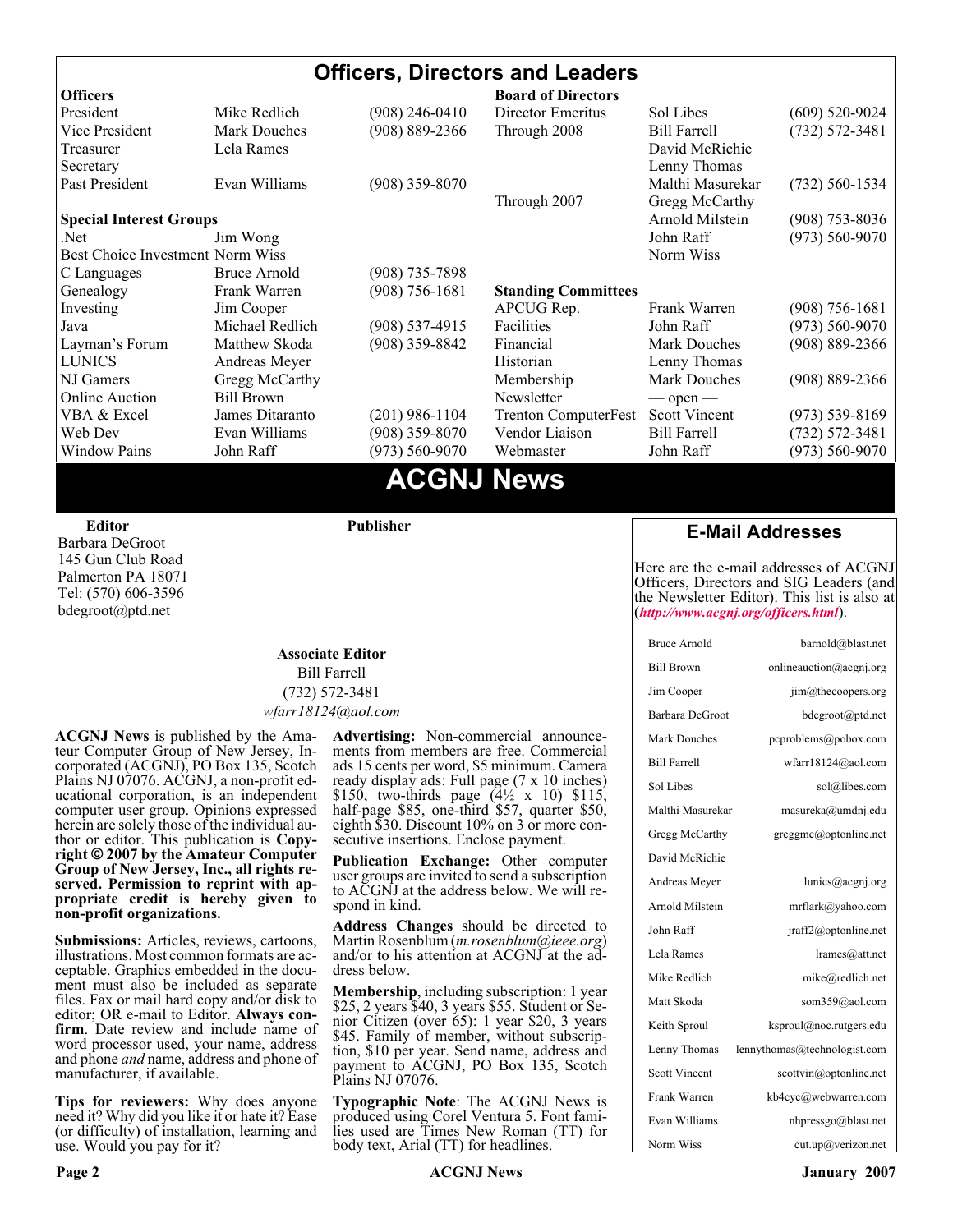## **Is Perfection Accurate?**

*Robert Hawes (r.d.hawes@hotmail.com), ACGNJ*

When I started college, we (engineering/science students) all used slide rules. Because of the higher math functions required by our courses, they were quite large — several inches wide and about a foot long. Many students carried them in cases that hung from their belts, like a gunslinger's holster or the scabbard for a centurion's sword. By the time I left college, we all used integrated circuit calculators. The extra keys required for the scientific functions didn't increase their size all that much. We could carry them in our shirt breast pockets, like eyeglass cases or pocket protectors. Packing a slide rule certainly projected a **much** more macho metaphor.

Image aside, the calculator was a lot better tool; faster and more foolproof (as long as you didn't let your battery run down). Given the choice, I don't think anyone would seriously pick the slide rule. However, the calculator actually has a built in booby trap for college students. With a slide rule, you had a hard time working to more than a couple of decimal places. A calculator automatically assumes an infinite number of decimal places, and given the chance, will attempt to work with them. That **isn't** a good thing. A long time ago, I read a science-fiction story (maybe by Robert A. Heinlein or H. Beam Piper) in which a character insults a colleague by saying something like; "He's so dumb he thinks  $2 + 2 = 4.0$ ". That's an engineering in-joke, but it's a fact. A single digit (2), added to another single digit (2), can only produce a single digit sum (4), **never** 4.0. That answer is just **too precise** to have been derived from the given input data. In the real world, there can even be times when  $2 + \overline{2}$  doesn't exactly equal 4. I'm not citing relativity or anything cosmic like that. I'm talking about accuracy of measurement.

**Every** measurement has errors. As an amateur, I've done both carpentry and sheet metal work. (I actually did sheet metal professionally for a while). I've accomplished some pretty elaborate projects in both areas. In either case, when measuring a piece for cutting or drilling, getting that last thirty-second of an inch is **hard**. Getting any closer by hand and eye alone is impossible! For greater accuracy, you have to resort to mechanical jigs and templates. Even then, you can only get to about a thousandth of an inch. Precision scientific instruments can do a **whole lot** better, but there will always come a point when the next digit to the right can't be determined absolutely. Even those measurements have error factors, which have to be accounted for in any calculations based on them. Undergraduate college students may be taught about such instruments, but they probably never actually get to see one. They certainly wouldn't be allowed to touch one. In lab courses, college students take their measurements by hand, eye, and simple instruments; all of which have about the same accuracy as a slide rule. When doing lab calculations on a slide rule, the maximum accuracy that lab students can get is **exactly** the accuracy that their data deserves.

On the other hand, a calculator is like that "dumb colleague" above. Give it a 4 and it assumes 4.000000000000000, to however many digits it can handle (in most cases, 12 to 16). That figure is **much** too precise to realistically represent the input data it is supposed to be modeling. If a student doesn't

watch out, working with figures that are more accurate than the data they were supposedly derived from can lead to errors as bad as, or even **worse** than, the errors that would be realized from data that was not taken accurately enough. I'm afraid you'll just have to take my word for it, because this is as far as I'm going to pursue that topic. After all, this isn't a math club newsletter, is it? We'll get to the computer connection in another paragraph or two.

More than a year and a half ago, I did a series of operating system installation tests on twenty different releases of Linux (and one of BSD). I wrote up the results, and actually got them published in the May and June, 2005 issues of this newsletter. Two of the Linux distributions were the clear winners. Neither was perfect, but both were **miles** ahead of the others. In the open source software world, that's all now ancient history; but if you're curious, you can download those two issues from the club web site. For this article, I'm just interested in the seven installations which created partitions that Partition Magic 8 couldn't read.

Why do I like (and trust) Partition Magic so much now? For the exact same reason I was annoyed with it when it first came out. It expects perfection. (Aha! We have a tie-in at last). The late, great PowerQuest Corporation introduced three revolutionary products at about the same time: Drive Copy, Drive Image and Partition Magic; using the same breakthrough technology in three different ways. (Actually, Drive Image and Partition Magic each had features that could do everything Drive Copy could do, so it was really just two ways). They all behaved the same: If the partition in question had anything even the tiniest bit wrong with it, they'd refuse to work. I, for one, became extremely exasperated when this happened to me. My position was: If a program was advanced enough to know there was something wrong with a partition that had previously always looked and operated just fine, then that program should be able to fix it and work with it. Apparently not. Still, the first release of Partition Magic was a bombshell. Before it came out, the **only** way to move or re-size a partition was to back up its data somehow, use a low level utility like FDISK to wipe out the old partition and create a completely new partition as desired, then restore the old data to that new partition. If Drive Copy, Drive Image or Partition Magic refused to work on a partition, that was still the only option, except for one thing: You could use Partition Magic to create the new partition. Once I got into the habit of creating all my partitions with Partition Magic, I never had another partition recognition problem with Drive Image (or later, Ghost) again. I got used to working to their standard of perfection. That changed a year and a half ago, when seven of my experimental Linux dual-boot installations produced a total of fourteen partitions that didn't measure up to the Partition Magic standard.

I was amazed, astonished and confused. By then (a decade later), Partition Magic wasn't the only game in town anymore. It had many imitators, but they all aspired to similar high standards. What did it say about Linux when 7 of the 21 distributions I was examining (a full third!) featured partitioning *Continued*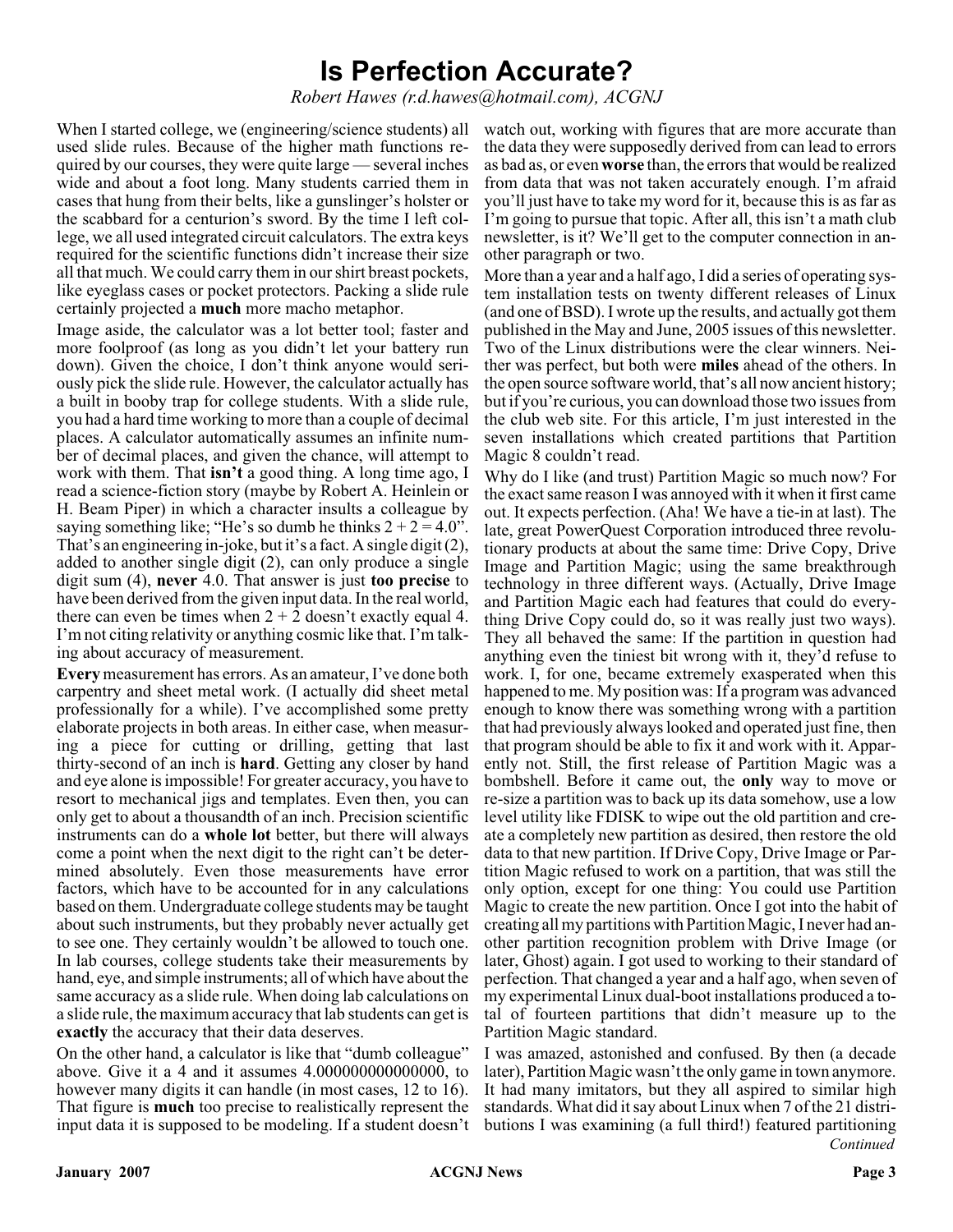utilities that created bad partitions? Fortunately for me, my personal interest in Linux at the time was directed towards the live CDs, so the failures of those Linux hard disk partitioning utilities didn't adversely affect my own plans. All of my hard disk installations were just temporary, made only for the newsletter articles. So I wrote up my results and, disillusioned, went on to other things.

Now, I have to inject a little background information. In December of 2003, Symantec Corporation (manufacturer of Norton Ghost) acquired PowerQuest Corporation. The last PowerQuest releases of Drive Image and Partition Magic were both version 7. (Drive Copy was no longer being released as a separate product by then). Symantec produced Partition Magic 8, then announced that they had no plans to ever make another version. Instead of creating a new version of Drive Image, Symantec "merged" it into Ghost, so there'll never be another release of Drive Image again, either. (I'm sure that's why they bought PowerQuest in the first place, to wipe out Ghost's main competitor before they converted Ghost to XP-only). So for me, the handwriting has been on the wall since 2004. Because I only run utility programs like these under DOS (either booting directly from floppies, or from CDs that contain floppy disk boot images), and **definitely** have no desire to ever run any of them under XP, I'll never again be able to get an upgrade for **any** of the programs I've previously used to change, copy or make images of partitions. I'd better start shopping around for replacements.

As far as partition manipulation utilities go, there are several commercial Windows world options, but I haven't been able to get any of them to confirm if they still produce a DOS version. All they do is brag about their XP features, touting how theirs are better than any rival's. None of them seem to be able to comprehend that I just don't care **at all** about that stuff. So, since the bad partitions that sparked this article were produced under Linux, I'll look for a solution under Linux.

Because I insist on booting from a floppy or CD (so that **nothing** can be running in any partition being examined), I chose GParted LiveCD version 0.3.1-1 as my first test candidate. (GParted is short for Gnome Partition Editor. Just to nitpick, why don't they use a capital E as well? For the sake of brevity, it will hereafter be referred to as GP31). Paraphrasing from their distrowatch blurb; "GParted has only one purpose – partitioning hard disks in a graphical environment. Using X.Org, the Fluxbox light-weight window manager, and the Linux 2.6 kernel, it runs on most x86 machines with a Pentium II or better". Since some of my customers still use Pentiums, that's not as backwards-compatible as I would have liked, but I have to start somewhere. At 29 MB, the GP31 download (an ISO image) can be burned to a regular CD, or to a business card-size CD if desired. As I write this, GP31 is the current version. However, GParted has been updated very frequently in the past. By the time you read this, there'll almost certainly have been a newer release, maybe several. That's a fact of life in the Linux world. There's nothing we can do about it.

Partition Magic Version 8 (PM8) is my standard of comparison. When it first came out, Partition Magic was a pure DOS program. It could be run from the hard drive on a Windows 95 installation, but **only** after re-booting into MS-DOS mode. Subsequent PowerQuest releases included versions that ran under full blown Windows, and Symantec also made one for PM8. I didn't care about any of those versions. As you'll see below, I installed Windows PM8 especially for this article. Before that, I had **never** used **any** of the Windows versions. When I just say PM8, remember that I mean the DOS program, as booted from a DOS floppy.

As pre-version-one software, GP31 must be considered a work in progress. Instead of distributing "Alpha", "Beta" or "rc" (release candidate) versions, the developers just put out 0.x.x updates whenever they add or fix something. That's why GParted is upgraded so often. The Features page on their web site has a grid listing eight actions to be performed on each of thirteen file systems. Of the 104 total, 88 actions have a green check mark, while only 16 have a red X. This doesn't necessarily mean that they're almost done (the last ones are usually the hardest), but it does show that they're well on the way. (Although, as you'll see below, I have reservations about a few of those checks). GParted seems to be mainly the work of one person named Bart Hakvoort, though at least three others are given some credit on the web site as well. GP31 uses a library called "GNU libparted". A GNU link led me to a list of several other projects also using libparted. One that particularly caught my attention is Partition Logic, which can boot from a floppy using an open source operating system called Visopsys, and will work on plain Pentiums. Both Partition Logic and Visopsys seem to be one-man projects of Andy McLaughlin in London, England. Unfortunately, the latest release (Partition Logic 0.64) can't yet do everything that PM8 can do, so it's still "not ready for prime time". However, I'll **definitely** be keeping an eye on it.

*continued* For GP31 and PM8, I planned three rounds of tests. First, a direct face-off: Create partitions with each program, and then try to read them with the other. Second, re-do my original experiments for the seven failed distributions, using the same ISO CD/DVD downloads (now a year and a half old), and see if GP31 and PM8 agree or disagree about those "bad" partitions. Finally, re-do the dual-boot experiments again, using the latest downloads for those seven distributions, to see if any of them got better. The original computer was still available. It has a SOYO SY-K7VTA Pro motherboard with an AMD Athlon 1.7 GHz. processor, 768 MB memory, an NVIDIA TNT2 AGP video card, and a built-in VIA AC97 sound card. A Linksys LNE100TX PCI Ethernet adapter and a DSL router provide the internet connection. Unfortunately, the original primary master, a Maxtor 80 GB IDE hard disk, was **not** available any more. (It didn't die; it got used in another computer). The closest substitute spare drive I can find, a Western Digital 80 GB IDE hard disk, will have to do instead. (**Neither** Maxtor or WD would win a truth contest when it comes to their hard disk capacities: Both drives are several **real** GB short of 80, but this one is a bit smaller. Who knows how different they are internally?) A Sony CD/DVD reader is still the primary slave. During the original runs, the computer only had 512 MB of memory. Now it has 768. If I still had the same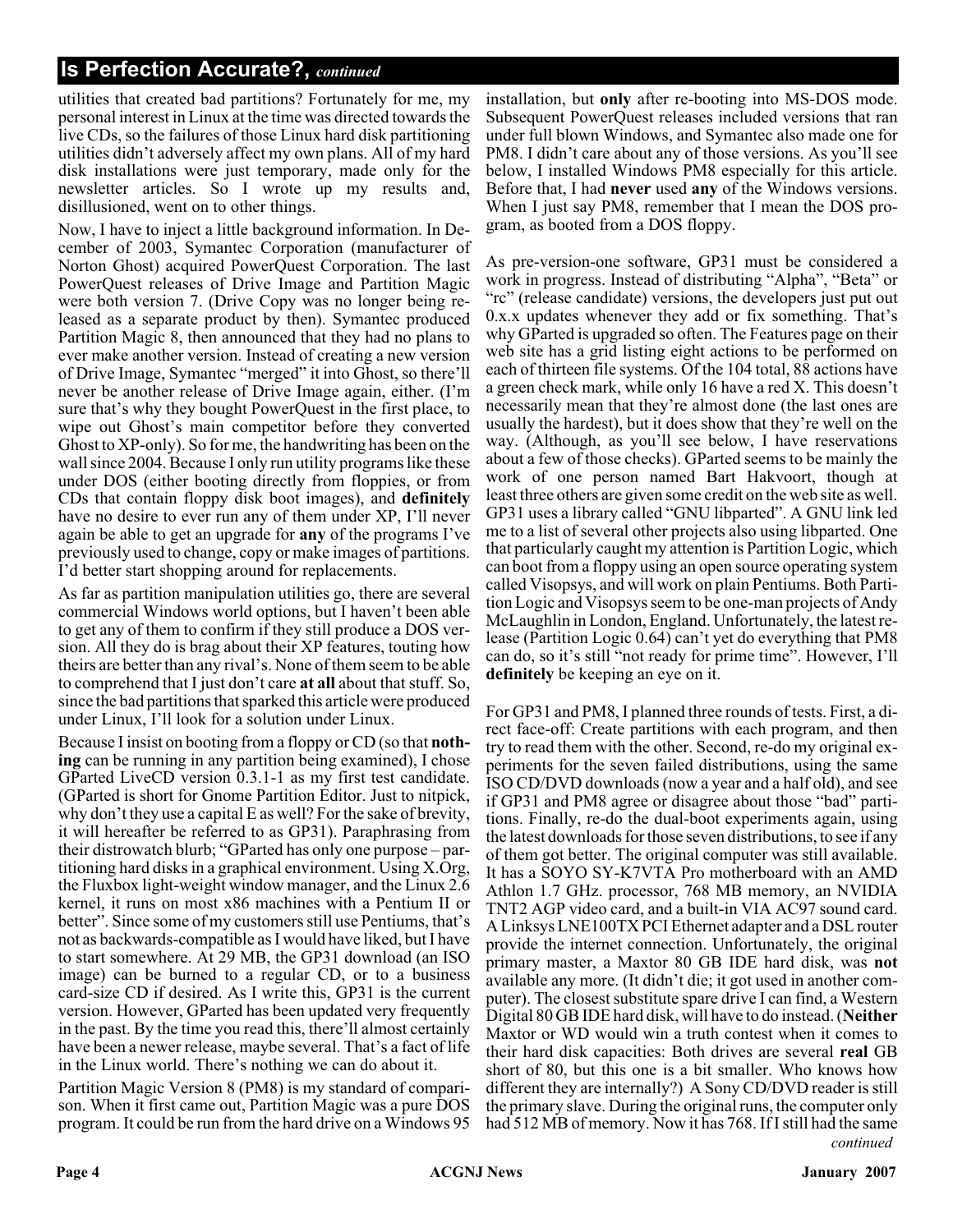hard drive, I'd want to remove the extra 256 MB, to make everything match identically. As it is, I won't bother.

The rules of hard disk partitioning (at least for IDE drives in IBM PC clones) state that there can be a maximum of **four** partitions; either four primary, or three primary and one extended. (In the Windows world, most hard disks are set up with just one primary, or one primary plus one extended). Each primary partition is allowed to contain exactly **one** physical drive, but the single extended partition is allowed to contain **many** logical drives. While PM8 and GP31 both acknowledge the existence of extended partitions, they also both refer to the logical drives inside them as logical **partitions** instead; consistent at least, but **incorrect.** I'll try to use the proper terminology as much as possible. PM8 and GP31 have similar means of operation. When started in a computer containing a single hard disk, each displays what it reads as the contents of that disk. When the computer user makes changes, each displays what those changes will look like, but the disk itself hasn't been changed yet. When the user selects "Apply", each program makes the changes, then re-launches itself and re-reads the current contents of the now-modified disk. (As we'll see below, the result isn't always what the previous screen predicted).

A final note: PM8 takes user input in MB, and displays what it finds in MB as well; GP31 takes user input only in MB, but displays anything it finds that's over one GB (1024 MB) as GB. In several tests below, GP31 encountered the figure 1004.06 MB. Since this would only have translated into 0.98 GB, GP31 (correctly) **didn't** convert it. If I could, I'd re-do those tests with a less confusing value. Unfortunately, I just don't have the time.

### **Round One, Test One:**

A simple recognition test; create partitions with PM8 and see if GP31 could identify them. I wanted to create examples of eight file systems, but I ran into my first glitch right away. I would have sworn that Partition Magic used to support HPFS, but PM8 doesn't do it now. So I had to settle for seven (the extended partition itself doesn't count as a file system), plus some unallocated space:

- 1. 20,002.8 MB NTFS (primary partition)
- 2. 20,002.8 MB Linux Ext3 (primary partition)
- 3. 1,004.1 MB Linux Swap (primary partition)
- 4. 35,306.9 MB Extended (extended partition)
- 5. 10,001.4 MB FAT32 (logical drive)
- 6. 10,001.4 MB Linux Ext2 (logical drive)
- 7. 2,047.3 MB FAT (logical drive)
- 8. 15.7 MB FAT (logical drive)
- 9. 13,241.1 MB Unallocated

For this article, we will observe the following layout rules: The first item (1) is at the start (or front) of the hard disk. The last item (9) is at the end (or back). The extended partition (in this case 4) marks the physical/logical boundary. Anything above it is a primary partition (which is the same as one physical drive); anything below it is a logical drive **inside** that extended partition. Unallocated space at the end could be lo-

cated inside **or** outside of the extended partition. Here, I always put it inside. According to the partitioning "rules", one or more primary partitions could, in fact, be located **after** the extended partition, as long as the total number of partitions doesn't exceed four. Here, according to **my** rules, the extended partition will **always** be the last partition. Finally, both PM8 and GP31 actually display their size information **after** their type information. I decided it looks better in print with the sizes first.

For 1 & 2, I actually entered 20,000 (and I **know** that's not 20 GB, but I used it anyway). For 3, I entered 1,000. For  $5 & 6$  I entered 10,000. For  $4 \& 7$ , I chose the maximum space available. For 8, I entered 8. For 9, I didn't have to enter anything. It's just what was left unused at the end of the extended partition. In the above list, PM8 identified both 7 and 8 as FAT. That's not quite true. Number 7 was the largest possible FAT16 drive that PM8 could create. Number 8 was my "spoiler", an FAT12 drive. That's the file system used on early hard disks, and **still** used on floppies. I wasn't surprised by the slightly different numbers I got for 1, 2, 3, 5, & 6. That was just PM adjusting for the closest even match to the binary sector boundaries. What I didn't expect was the15.7 MB I got for number 8. I **know** that I created an 8 MB FAT12 drive when I last experimented with CD/DVD boot images. That was only about a year ago, but I was working with an old 400 MB IDE hard disk then. Maybe 15.7 MB was the smallest drive that could be created on the 80 GB drive I'm using now. In any case, it was time to see what GP31 had to say.

Compared to the PM8 floppy, the GP31 CD takes a long time to boot, and you have to make six feature choices along the way. Probably, if I was using GP31 the same way I usually use PM8, I could get used to this. Right now, when I have to reboot the GP31 CD over and over again, it's a real pain. Maybe someday, GParted will discover the glories of the "plain vanilla" approach. (For a distribution that gets updated so often, there's no point in even **thinking** about making my own customized CD). On the other hand, GP31is the first distribution I've seen which realizes that there's no real reason for a live CD to go through an elaborate shutdown sequence. Click the OK button on its reboot pop-up and the computer immediately does a warm boot. (At least you can get **out** fast). Here's what GP31 found:

- 1. 19.53 GB ntfs
- 2. 19.53 GB ext3
- 3. 1,004.06 MB linux-swap
- 4. 34.48 GB extended
- 5. 9.77 GB fat32
- 6. 9.77 GB ext2
- 7. 2.00 GB fat16
- 8. 15.66 MB unknown
- 9. 12.93 GB unallocated

*Continued* Outside of GB and MB, there wasn't a capital letter to be seen. Adjusting for the MB/GB size switch, it got everything but 8 correct (and it got 8's size right). It identified 1, 2 & 3 as primary partitions, and (just like PM8) it **in**correctly identified 5 thru 8 as logical partitions. There was also a graphical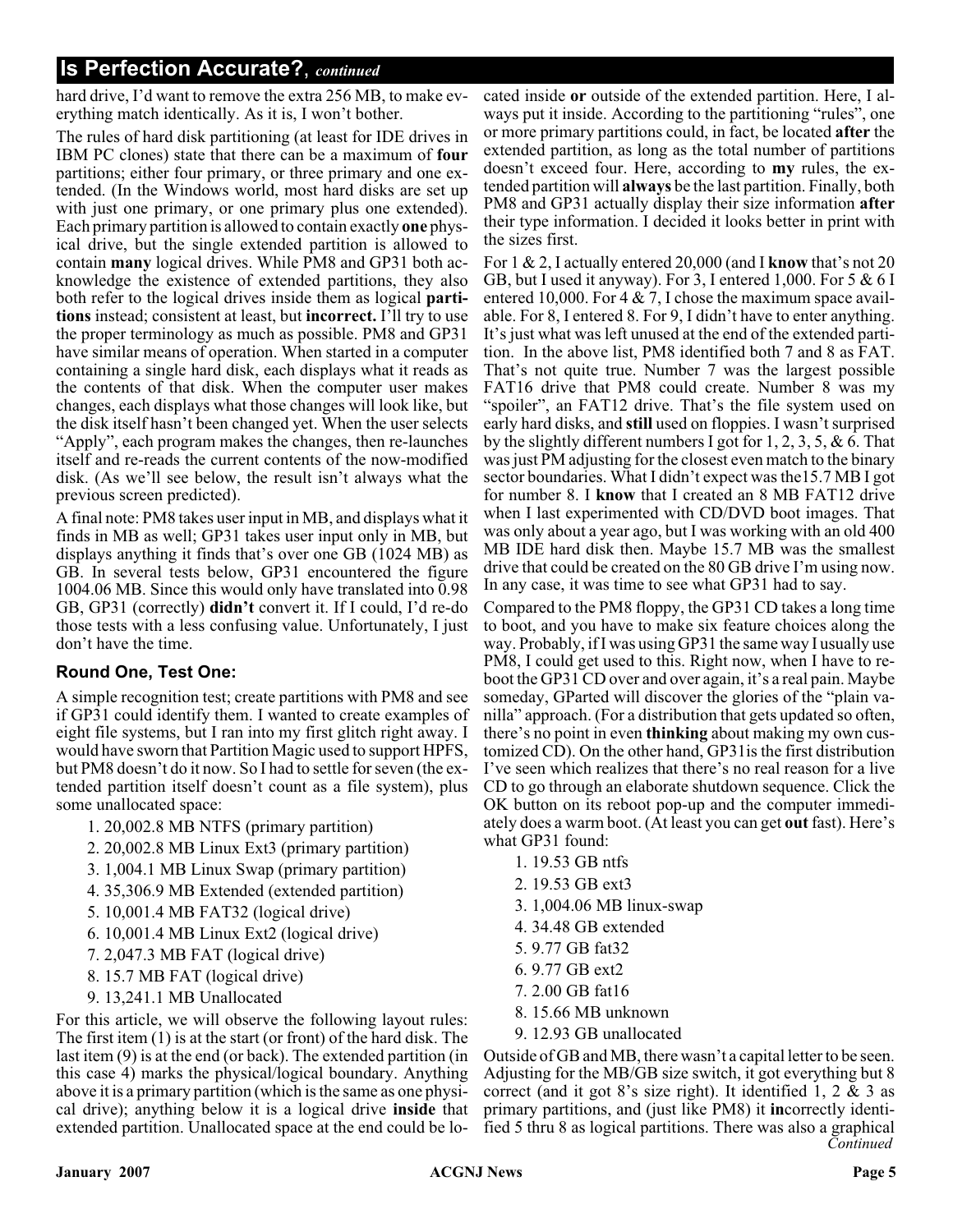error flag on 8, which I can't reproduce here. Since they **don't** list FAT12 as one of the thirteen file systems that they support, I really shouldn't hold this non-recognition against them; but it **is** something PM8 can see that GP31 can't. GP31 was awarded a slightly tarnished pass on Test One.

#### **Round One, Test Two:**

The same recognition test, except performed the other way, from GP31 to PM8. I used the same file systems, but with different sizes. Since GP31 takes input in MB, I entered 21,000 for 1 & 2. For 3, I entered 2,000. For 4 (the extended partition), I chose the maximum. For  $5 & 6$ , I entered 11,000. When I got to the FAT16 drives, I got a few surprises. For 7, I ran the graphical slider to the maximum value, expecting to get 2,047. Instead, I got 4,088, which I entered, fully expecting to get an error later on. For 8, I entered 2,047, PM8's maximum value for an FAT16 drive. For 9, I added a third FAT16 logical drive, ran the slider to the minimum, got 16, and entered that. For 10, as with PM8, I did nothing. Here's what the GP31 screen looked like **before** I clicked on the Apply button:

- 1. 20.51 GB ntfs
- 2. 20.51 GB ext3
- 3. 1.95 GB linux-swap
- 4. 31.56 GB extended
- 5. 10.74 GB fat32
- 6. 10.74 GB ext2
- 7. 3.99 GB fat16
- 8. 2.00 GB fat16
- 9. 15.69 MB fat16
- 10. 4.07 GB unallocated

After all the changes had actually been performed, only one thing came up different (and **not** the one I was expecting):

9. 23.50 MB fat16

GP31 said it could create a double-maximum-size FAT16 logical drive, and it did. It also said it could create a 15.69 MB FAT16 logical drive, but it couldn't. However, the 23.50 MB FAT16 logical drive that it **did** create was still small enough that it might be an FAT12 drive instead. PM8 wouldn't be able to help with that last point, but for the rest of the test, it was still the place to go next. Booted from its floppy, here's what PM8 found:

- 1. 20,999.0 MB NTFS
- 2. 20,999.0 MB Linux Ext3
- 3. 2,000.3 MB Linux Swap
- 4. 32,318.3 MB Extended
- 5. 10,997.6 MB FAT32
- 6. 10,997.6 MB Linux Ext2
- 7. 4,086.8 MB FAT
- 8. 2,047.4 MB FAT
- 9. 23.5 MB FAT
- 10. 4,165.3 MB Unallocated

Everything came out good, even the one that shouldn't have. Although PM8 could not have created an FAT16 drive the size of number 7, it could still identify it, so that drive had to

be counted as good; mysterious, but good. As for 9, PM8 could only say that it was good. To find out its exact type, further research was required.

For years, I've had a DOS hard disk FAT/sector manipulation utility (written in 1987) that can only understand FAT12 drives. For this article, I'll just call it DEX. When I bought it, I only had one hard disk. DEX was **so** powerful that I hardly ever dared use it on my C: drive; but I used it on floppy disks **a lot**, in all sorts of interesting ways. It **still** comes in handy for floppies, so I always keep a copy available. Using PM8, I created a new 15.7 MB FAT logical drive in the 10 spot. Then, I re-booted from a floppy containing DEX. Not surprisingly, it couldn't recognize most of the drives, but it **did** recognize 9 and the new 10. Previously, I would have taken this as conclusive proof that both drives were FAT12. This time, I decided to get a second opinion, from DOS FDISK.

After wiping the hard disk clean, I re-booted from a floppy containing FDISK, and used it to create new drives. I entered 8 at the MB prompt, and got a 16 MB primary partition, also identified as the C: drive. The only further operation that FDISK would permit was the creation of an extended partition, so that's what I did. Then, I entered 16 at the new MB prompt and got a 24 MB logical D: drive. Then, I entered 24 and got a 31 MB logical E: drive. (Apparently, there are only two below-30 MB sized drives that I'll be allowed to create on this hard disk). Finally, I entered 40 and got a 47 MB logical F: drive. At this point, all four drives were identified as UN-KNOWN in FDISK's "System" column, because they hadn't yet been formatted. That was the way I wanted them. When I re-booted from the PM8 floppy, here's what PM8 saw:

C: 15.7 MB Unformatted **\***: 76,300 MB Extended D: 23.5 MB Unformatted E: 31.3 MB Unformatted F: 47.0 MB Unformatted **\***: 76,198.9 MB Unallocated

Previously, I didn't bother copying the names assigned by PM8. "**\***:" is the default name that PM8 assigns to **anything** non-FAT. As you can imagine, that was the name assigned to most of the partitions examined in this article, with one intriguing exception: All Linux Swap partitions got the name "**\***:SWAPSPACE2". When I re-booted from the GP31 CD, here's what GP31 saw:

/dev/hda1 15.66 MB unknown /dev/hda2 74.51 GB extended /dev/hda5 23.50 MB unknown /dev/hda6 31.35 MB unknown /dev/hda7 47.03 MB unknown unallocated 74.41 GB unallocated

The naming convention used by Unix-like operating systems is much more logical and consistent, but I don't have the time or space to explain it, so (except for here) I'm ignoring it too. Re-booting from a DOS floppy, I formatted the four letter drives with FORMAT, then re-booted again and looked at them with FDISK:

*Continued*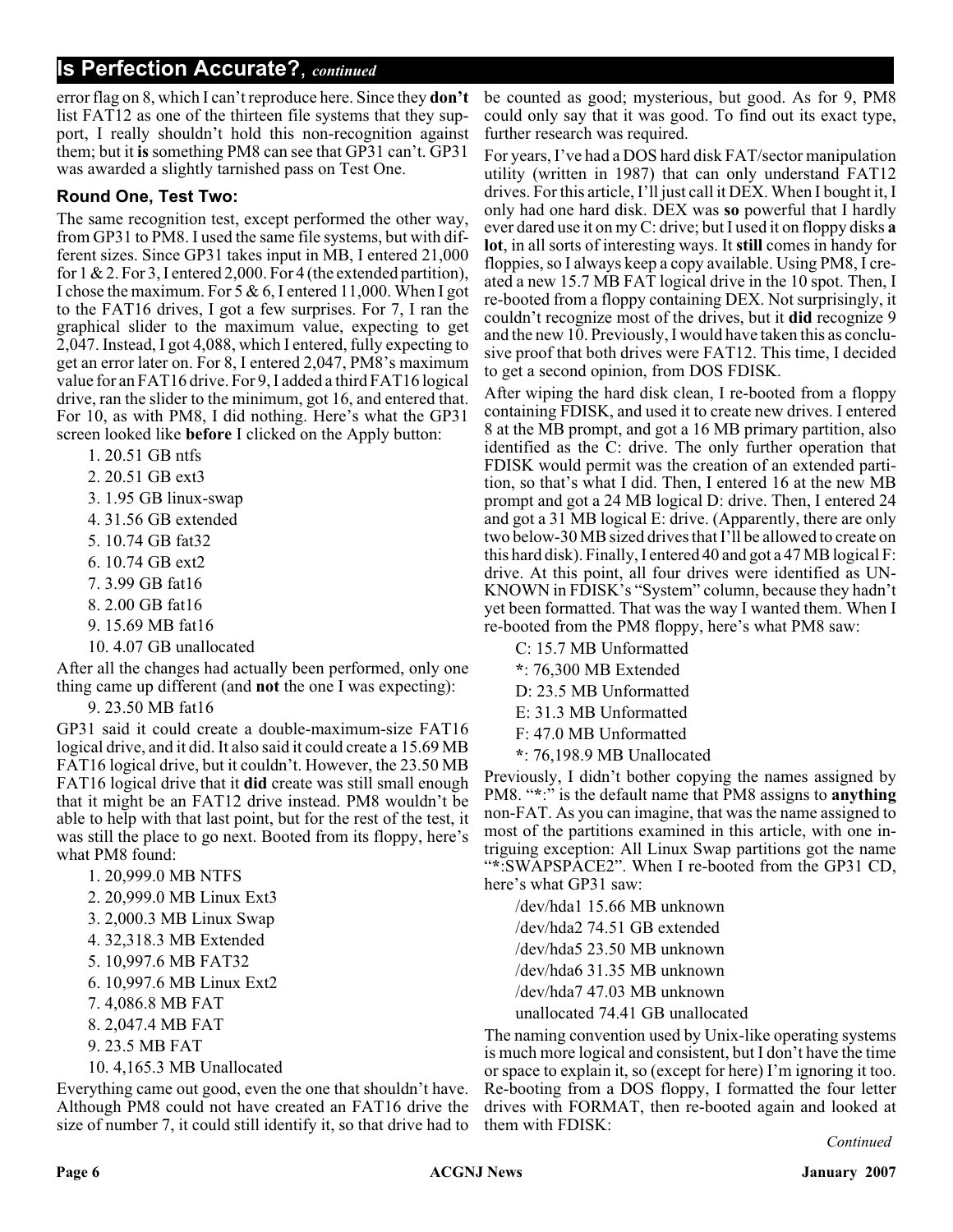C: 16 MB FAT12 D: 24 MB FAT16 E: 31 MB FAT16 F: 47 MB FAT16 As I expected, DEX could recognize C, D and E, but **not** F. PM8 saw them this way: C: 15.7 MB FAT **\***: 76,300 MB Extended D: 23.5 MB FAT E: 31.3 MB FAT F: 47.0 MB FAT **\***: 76,198.9 MB Unallocated Re-booted from the CD, GP31 saw them this way: /dev/hda1 15.66 MB unknown /dev/hda2 74.51 GB extended /dev/hda5 23.50 MB fat16 /dev/hda6 31.35 MB fat16 /dev/hda7 47.03 MB fat16 unallocated 74.41 GB unallocated In their own separate ways, FDISK and GP31 agreed that only

the C: drive was FAT12, thus out-voting DEX. It looks like FAT16 drives in the 16 to 32 MB range are similar enough to FAT12 drives that DEX can read them, even though it was written before FAT16 was invented. So I learned something new. I always consider it to be a good day when that happens. Learning experience aside, those extra tests didn't add much to this evaluation project. FAT12 drives are now so rare that not being able to create or recognize them can't be counted as much of a strike against a new program. However, some other anomalous readings above suggested one further test. GP31

## **Back Issues Needed**

The editor is attempting to build a CD containing all issues of ACGNJ News in pdf format, but our collection is incomplete. We're hoping some faithful reader has been hoarding them and will be willing to lend them to us just long enough to scan them. We promise to return them quickly. Thanks Joseph Gaffney, who loaned his collection for scanning. Below is a list of what we still need.

1985: June, July, August, September

1984: August

1976: January, February, March, April (pamphlet-size booklets)

1975: All issues (pamphlet-size booklets)

If you can supply any of these missing issues (or scanned images or good copies), please contact the Editor by email (*[bdegroot@ptd.net](mailto:bdegroot@ptd.net)*). Those who supply missing issues will receive a free copy of the resulting CD as our thanks for your help.  $\Box$ 

identified the four unformatted drives produced by FDISK as "unknown" instead of "unformatted", even though "unformatted" is one of the options available in its "Create new Partition" pop-up window. Using GP31, entering 20,512 as the size (and forgetting about the names again), I set up a primary partition:

1. 20.03 GB unformatted

2. 54.50 GB unallocated

After I hit "Apply", when GP31 created the partition and then reloaded itself, I got:

1. 20.03 GB unknown

2. 54.50 GB unallocated

So GP31 can't identify even its own unformatted partitions. Rebooting from the floppy and loading PM8, I got:

1. 20,512.7 MB Linux Ext2 (colored yellow)

2. 55,803.9 MB Unallocated

This really might **not** be an error. Yellow is the color PM8 displays when it can't quite figure out what's going on. A good Ext2 partition would have been colored deep purple, but an **unformatted** Ext2 partition might easily turn up yellow. Since GP31 is a Linux program, when it says "unformatted", it could actually mean "unformatted Linux Ext2". So PM8 may have gotten it right after all. GP31's inability to identify its own unformatted partition is a bug that should be reported and fixed, but it's not much of a bug. In all the areas that are likely to be important in the future, GP31 passed Test Two.

#### **Round One, Test Three:**

A Shrink, Move, and Grow test: Can GP31 modify FAT32 partitions created by PM8? Entering 20,510 for the three FAT32 sizes, I used PM8 to create the following partitions (and logical drives):

Advertising Rates

*Continued*

|               | Rates                                                |       | Specifications                                                             |  |
|---------------|------------------------------------------------------|-------|----------------------------------------------------------------------------|--|
| Full page     | $7" \times 10"$                                      | \$150 | Published monthly except July<br>and August                                |  |
| $2/3$ page    | $4\frac{1}{2} \times 10$                             | 115   | Closing date: 1st of preceding<br>month. Ex: Apr 1 for May                 |  |
| $1/2$ page    | $7 \times 5$<br>$3\frac{1}{2} \times 10$             | 85    | Black & white only on white un-<br>coated offset stock                     |  |
|               |                                                      |       | Non-bleed                                                                  |  |
| $1/3$ page    | $2\frac{1}{4} \times 10$                             | 57    | Printed by sheet fed offset                                                |  |
|               | $4\frac{1}{2} \times 7\frac{1}{4}$                   |       | Halftone screen: 120                                                       |  |
| $1/4$ page    | $3\frac{1}{4} \times 5$                              | 50    | Negatives rightreading, emul-<br>sion side down.                           |  |
|               | $2\frac{1}{4} \times 7$                              |       | Halftones/photos \$10 extra                                                |  |
| $1/6$ page    | $2\frac{1}{4} \times 5$                              | 35    | Ads must be camera ready                                                   |  |
|               | $4\frac{1}{2} \times 2\frac{1}{2}$                   |       | Send check with copy, payable<br>to ACGNJ Inc.                             |  |
| $1/8$ page    | $3\frac{1}{4} \times 2\frac{1}{2}$                   | 30    | Material should be sent to<br>ACGNJ, PO Box 135, Scotch<br>Plains NJ 07076 |  |
| Business card |                                                      | 25    | For further information contact                                            |  |
|               | 10% discount for 3 or more<br>consecutive insertions |       | Frank Warren, (908) 756-1681,<br>kb4cyc@webwarren.com.                     |  |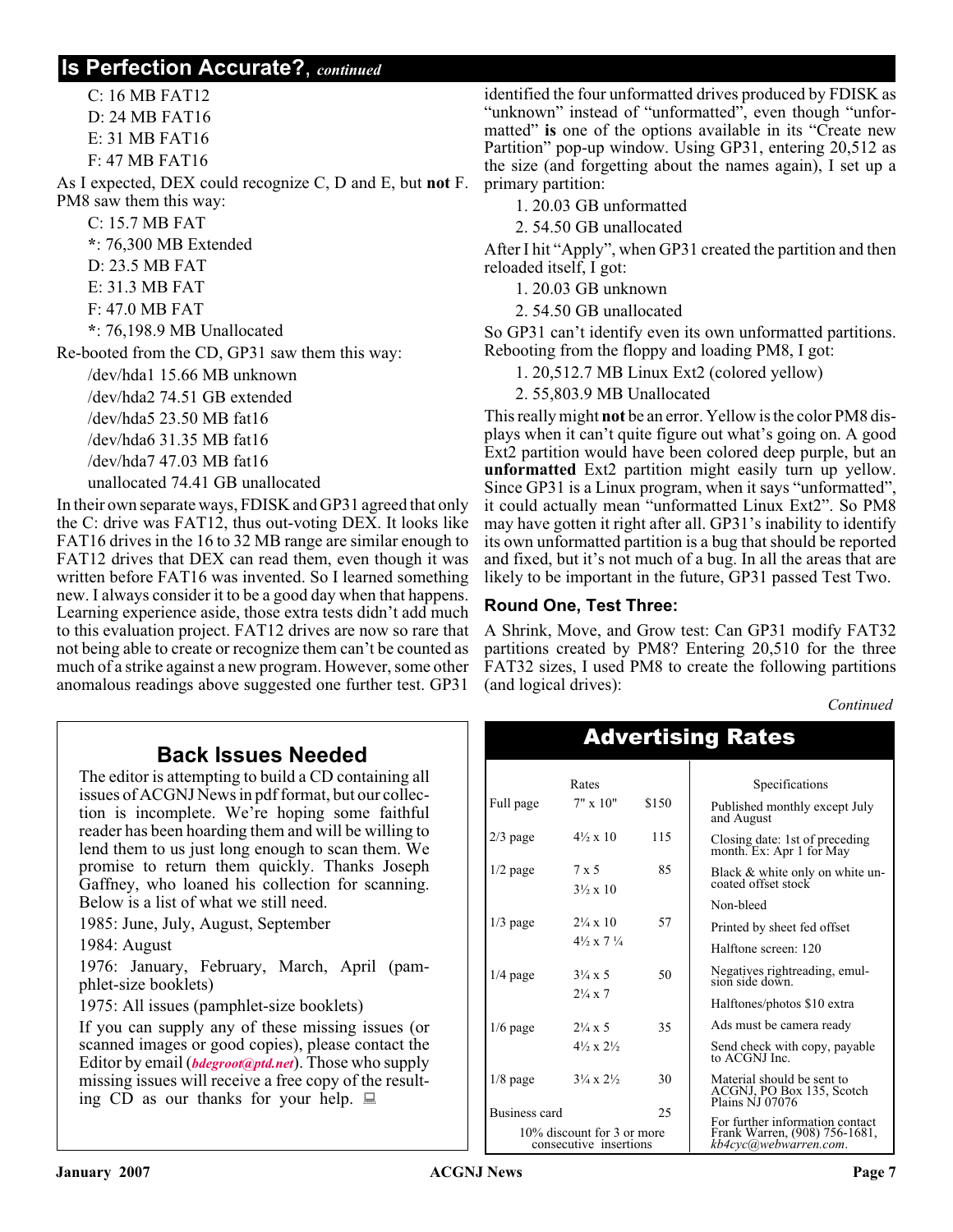- 1. 20,512.7 MB FAT32
- 2. 55,803.9 MB Extended
- 3. 20,512.7 MB FAT32
- 4. 20,512.7 MB FAT32
- 5. 14,778.5 MB Unallocated
- Re-booted from the CD, GP31 saw:
	- 1. 20.03 GB fat32
	- 2. 54.50 GB extended
	- 3. 20.03 GB fat32
	- 4. 20.03 GB fat32
	- 5. 14.43 GB unallocated

Now for the plan: First, shrink 1 to 15 GB. Second, move 4 to the back of the hard disk. Third, expand 2 to the front of the disk until it touched 1 again. Fourth, expand 3 both ways to fill all of the empty space on the disk. Afterwards, GP31 saw:

- 1. 15.08 GB fat32
- 2. 59.50 GB extended
- 3. 39.47 GB fat32
- 4. 20.03 GB fat32

Rebooted from its floppy, PM8 recognized everything (although we're not going to reproduce it here), so GP31 passed Test Three.

### **Round One, Test Four:**

Another Shrink, Move, and Grow test, this time with Ext2 and a swap partition. I used PM8 to create the following partitions (and logical drives), but to save space, I'll only reproduce what GP31 saw after re-booting from the CD:

- 1. 20.03 GB ext2
- 2. 1.47 GB linux-swap
- 3. 53.03 GB extended
- 4. 20.03 GB ext2
- 5. 20.03 GB ext2
- 6. 12.96 GB unallocated

The plan was the same as before, except that this time, the swap partition would be shrunk and moved towards the front of the disk along with the others. Afterwards, GP31 saw:

- 1. 15.08 GB ext2
- 2. 1,004.06 MB linux-swap
- 3. 58.46 GB extended
- 4. 38.43 GB ext2
- 5. 20.03 GB ext2

Rebooted from its floppy, PM8 recognized everything, so GP31 passed Test Four.

### **Round One, Test Five:**

Yet another Shrink, Move, and Grow test, this time with Ext3 and a logical swap drive. As before, I used PM8 to create the following partitions (and logical drives), but I'll only reproduce what GP31 saw after re-booting from the CD:

- 1. 20.03 GB ext3
- 2. 54.50 GB extended
- 3. 20.03 GB ext3
- 4. 1,004.06 MB linux-swap
- 5. 20.03 GB ext3
- 6. 13.45 GB unallocated

The plan was the same as before, except that this time, the logical swap drive would be expanded and moved towards the back of the disk along with the others. Afterwards, GP31 saw:

- 1. 15.08 GB ext3
- 2. 59.50 GB extended
- 3. 37.99 GB ext3
- 4. 1.48 GB linux-swap
- 5. 20.03 GB ext3

Rebooted from its floppy, PM8 recognized everything, so GP31 passed Test Five.

### **Round One, Test Six:**

Even yet another Shrink, Move, and Grow test, this time with NTFS. As before, I used PM8 to create the following partitions (and logical drives), but I'll only reproduce what GP31 saw after re-booting from the CD:

- 1. 20.03 GB ntfs
- 2. 54.50 GB extended
- 3. 20.03 GB ntfs
- 4. 20.03 GB ntfs
- 5. 14.43 GB unallocated

The plan was the same as the FAT32 plan, but things **didn't** go as planned. GP31 got errors when it tried to shrink 1, so I aborted that operation. It seemed to move 4 to the back of the drive OK. It threw an error right at the very end, but the display showed 4 as if it had been moved correctly. Since I hadn't been able to shrink 1, I could only try to expand 3 to the back. It ran into errors immediately, and I had to abort it. Re-booting to PM8 showed that 4 had indeed moved to the end (and still appeared good), but 1 and 3 hadn't changed a bit. I deleted them all. **Re**-re-booting back to the CD, I created the exact same partitions with GP31, then re-booted the CD once again (just for the sake of thoroughness). Back in GP31, I tried the same operations on the new partitions, and **everything worked perfectly!** I wiped the hard disk clean again and used GP31 to re-create the same set of partitions for a third time. Then, I re-booted from the floppy and tried the same operations with PM8. **And they worked perfectly too!** My brain began to hurt. What was going on? PM8 **and** GP31 could modify NTFS partitions created by GP31, but GP31 couldn't modify NTFS partitions created by PM8. What was different about PM8's partitions? I needed a third opinion, and neither DEX or FDISK could help me this time.

That's when I decided to install the Windows version of PM8 on my Windows 98 SE computer (which, incidentally, is no longer allowed to connect to the internet). After the installation, before I'd even started the program for the first time, I found my answer in the PDF manual that was on the CD. It seems that there are different versions of NTFS. Windows NT 4.0 used version 1.2, Windows 2000 used version 3.0, and Windows XP uses version 3.1. (What is it that makes me suspect that there are many more types of NTFS file systems out *Continued*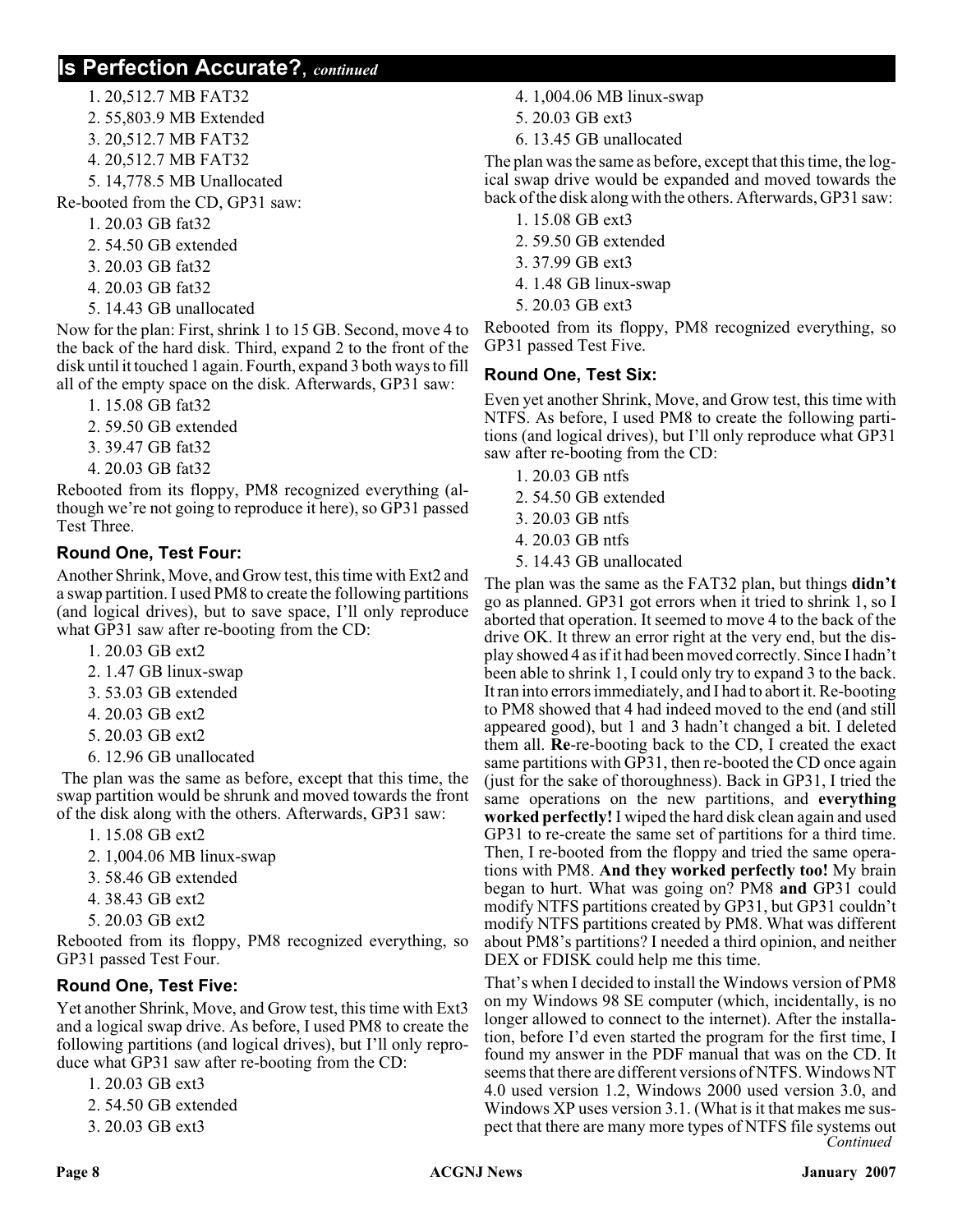## **The Windows XP Services Manager**

#### *Dick Maybach (n2nd@att.net), Brookdale Computer User Group (<http://www.bcug.com/>)*

Windows, like any multi-tasking operating system, is complex, with dozens of processes running, even when your PC appears to be idle. Some of these are independent, but many rely on other processes. In simpler times, our computers did only one thing at a time, but few of us want to return to the days when, for example, everything stopped during printing. Fortunately, XP provides some tools to help you understand what is going on behind your back, and one of the more helpful of these is its Services Manager. First, a caveat – this will help you figure out what only the benign processes are doing; it is not effective in identifying viruses and spyware, which often hide from you.

To start the manager, right-click on My Computer and then left-click on Manage. When the Computer Management Window opens, click on Services and Applications, double-click on Services, and click on the Extended tab at the bottom of the window. (You will want to enlarge the Window to see all the information.) You can now see a list of all the services available on your machine. My laptop has about 100 services, about 60 of which are running as I write this article. If you single-click on a service, you can see its status and description. For example, on my laptop the ClipBook service has the following description, "Enables ClipBook Viewer to store information and share it with remote computers. If the service is stopped, ClipBook Viewer will not be able to share information with remote computers. If this service is disabled, any services that explicitly depend on it will fail to start." The Manager also shows that this service is disabled on my laptop. You can learn more by double-clicking on the item. Again for<br>ClipBook, the executable file is C:\Winexecutable dows\system32\clipsrv.exe. Clicking on the Dependencies tab shows that this service depends on the Network DDE and Network DDE DSDM services and that no other service depends on it. You can learn more about these dependent services by clicking on their names in the window.

The companies that provide the software supply the descriptions. Microsoft's descriptions are helpful, but others can be less so. For example, Symantec SPBBCSvc is described as, "Symantec SPBBC." In such cases, you can try a Web search for the name, although I ran out of patience before I found out what SPBBC does.

As is common for Windows programs, you can sort the services list by clicking on a column heading. For example, clicking on Status, lists the started service last; clicking on it a second time shows them first.

If you suspect that a service is causing problems, you can turn it off by double-clicking on its name and then clicking on the Stop button. This stops the service only for the current session; it will start again when you restart Windows. Thus, this is a safe way to trouble-shoot process problems. You permanently stop a process by double-clicking on its name and changing the Startup type from Automatic to Manual or Disabled. A disabled service never runs; and a manual one can be started by clicking the Start button. If you do this, keep a record so you can reverse anything that causes problem.

While you have the Computer Management window open, look at its left pane. In particular, click on Disk Management (under Storage) to see a text and a graphical description of all the hard and removable disks on your system. This shows the partition sizes and types, what file system they contain, how full they are, and their health. If you right-click on a partition in the graphical display, you can explore it, change its drive letter, or (be careful) format or delete it.

*There is no restriction against any non-profit group using this article as long as it is kept in context with proper credit given the author. The Editorial Committee of the Association of Personal Computer User Groups (APCUG), an international organization of which this group is a member, brings this article to you.*

## **Is Perfection Accurate?,** *continued*

there, and that Microsoft never documented **any** of them?) The manual stated that PM8 can handle all three versions, but it can't convert one to another. Most importantly, it also showed how to use either PM8 version to determine which type of NTFS you've got. I was quickly able to determine that GP31 creates version 3.1 partitions, while DOS PM8 **and** Windows PM8 (at least when running under Win95/98), will only create version 3.0 partitions. (Creating a sample NTFS partition for testing is the **only** thing I ever plan to do with Windows PM8. It's got prettier pictures and a few extra "features", but for my needs, it can't do anything that the DOS version doesn't do better).

To wrap up: PM8 can only create NTFS version 3.0 partitions, but it can manipulate 3.0 and 3.1 (and probably 1.2 also). GP31 can only create NTFS version 3.1 partitions, and it can only manipulate 3.1 as well. This **is** a deficiency in GP31, and it should be fixed, but it's basically all Microsoft's fault. (I always consider it to be a good day when I can blame something on Microsoft, too). So GP31 got a marginal pass on Test Six, and a pass on Round One as a whole. It's not quite as "perfect" as PM8, but it's getting there.

We'll have to wait until next time for Rounds Two and Three. See you then.  $\Box$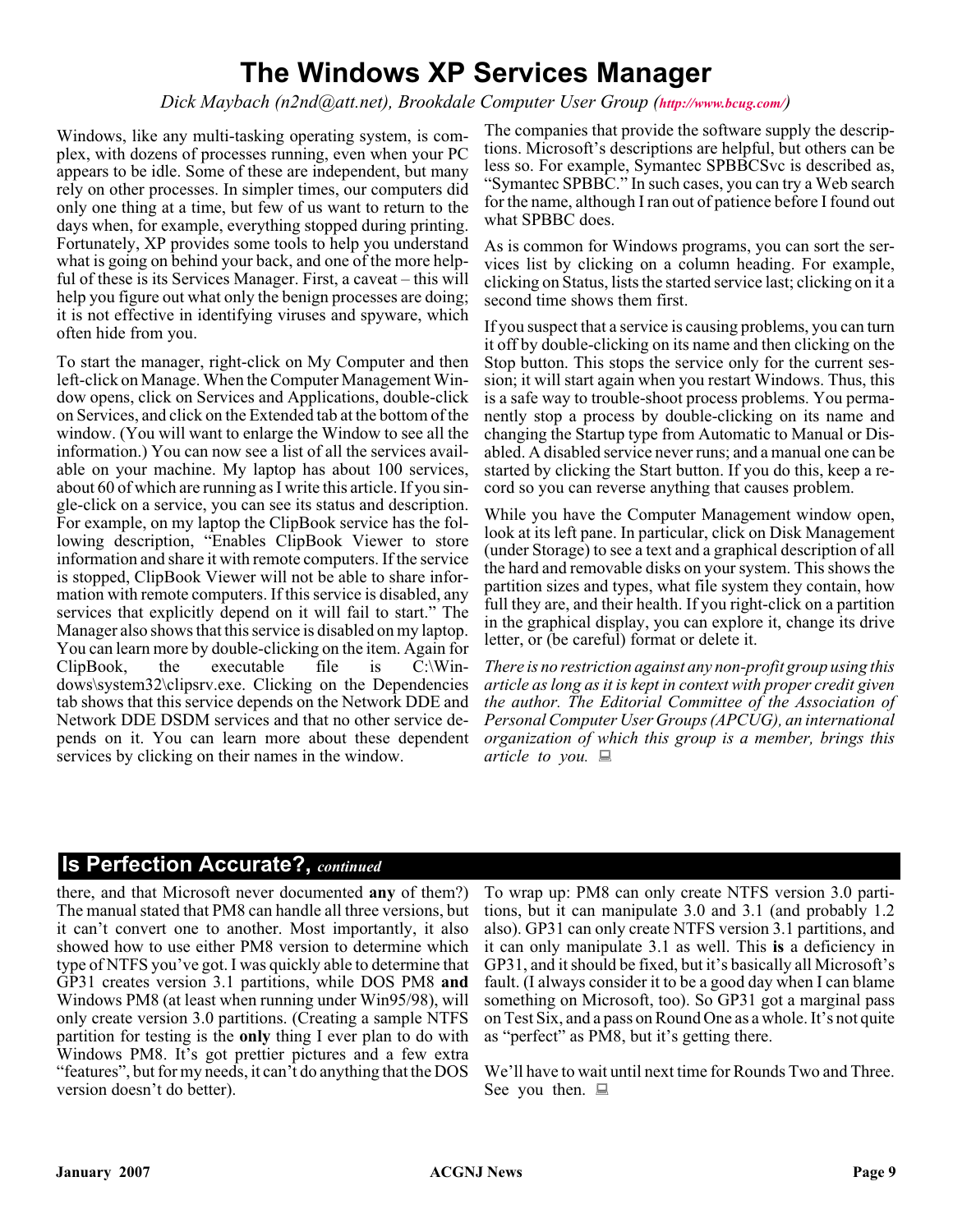## **The DealsGuy For January 2007**

#### *Bob (The Cheapskate) Click, Greater Orlando Computer Users Group*

My wife and I decided to treat ourselves to another cruise and this time we were not disappointed. We chose Holland America's MS Volendam for a ten day southern Caribbean cruise and, unlike our experience on HA's Zaandam, we were happy with the way the Volendam did things. Actually, we chose it mostly for the price, but also because it was Holland America since Carnival had some slightly lower prices for that date. Our only complaint might have been poor table service at our dinner seating, although they improved toward the end of the cruise. While we've had better food on cruise ships, the food on the Volendam was not bad.

I liked the ice cream bar that was open at certain times each day offering four different flavors of hard ice cream, one sherbet and one soft ice cream daily with all the trimmings, and plenty of other deserts. All over the ship were stands holding sterilization cream for your hands. Most of them were used voluntarily, but when you entered the dining room, an attendant squirted it into your hand as you entered. I was impressed with their efforts to prevent sickness, and I washed my hands quite frequently.

The entertainment was top notch each evening, always something to look forward to. There was only one evening without entertainment, but that was the big barbecue party by the pool, complete with the ice sculpturing, and the food was great. Even our cabin was a nice size and had a king sized bed, a nice sofa and chair. That ship had the largest library I have seen, although it was not a really large ship. The captain said the Volendam had been refurbished nine months ago.

I signed up for time at the Internet Café, but working with their machines was a challenge considering the mouse usually didn't work well and the small curser was hard to follow on any computer I tried. They occasionally had discounts on the service. I bought 100 minutes for \$55. I asked if the Internet service would be a freebie when I took enough cruises, using Princess lines as a comparison. I was told no, and that the free Internet service would soon be ending on Princess Lines since this ISP was taking over as their service provider. Some folks found free Internet service at a couple of ports, but I only found out about it on the ship that night.

Something of interest was that Sprint (our Cell phone provider) had told us we would be able to use our cell phone in the Bahamas and the US Virgin Islands if we set it to roam, but we were surprised when our phones found the Sprint Network when we turned them on in St. Thomas (a US Virgin Island). We didn't have to worry about any roaming charges and had a full signal. A friend had asked us to bring him back some duty-free liquor. Since we knew nothing about prices for it, we were able to call our friend while inside the store in St. Thomas to confirm the best prices. Carrying the heavy bottles around while shopping was another story though.

### **\*Deal Reminder**

The Medistick deal should still be good this month so don't wait any longer. Click on *<http://www.medistick.ch/en/contact/>* and mention the DealsGuy column in the 'comments' area.

Dave Whittle's discount on the Lenova Laptops may still be good. Simply call Lenovo's user group inside sales rep, Isaac Williams, directly for help in configuring your system, or to get answers to your questions. Call 1-877-338-4465, Option 1, Extension 6322.

I read an interesting article in Information Week magazine about a sophisticated attack on E-Trade and TD Ameritrade that resulted from identity theft. You might find it interesting.

*[http://www.informationweek.com/showArticle.jhtml;jsessionid=QHSZ](http://www.informationweek.com/showArticle.jhtml) 4AFSOS4R4QSNDLPCKHSCJUNN2JVN?articleID=193402954&que ryText=Larry+Greenemeier*

I haven't tried the items below and descriptions are in their own words, so do your homework if anything interests you.

#### **\*Another Tool For Restoring Your MS Office Files**

Smart PC Solutions Inc. announces the release of Smart Data Recovery, the newest freeware utility to restore MS Office documents, photos, music and many other types of files. You just type a path, and Smart Data Recovery will search for deleted files and folders automatically. Once Smart Data Recovery finds erased files, it shows their name, date, time and attributes.

Smart Data Recovery works with different data storage devices, such as hard disk drives (IDE, ATA, SATA and SCSI), flash cards, multimedia cards, USB drives, PC cards, memory sticks, secure digital cards and floppy disks. It handles zip files and files on your digital camera. It also restores all files and folders on a disk drive that, according to the Windows notifications, can't be accessed. The utility supports FAT, FAT16, FAT32 and NTFS, and is compatible with Microsoft Windows NT/2000/XP/2003. The program can also remove the data related to deleted files by just clicking the "Wipe" button. Therefore, nobody will be able to recover your personal information and use it in their own interests. The program has a multilingual interface that supports English, German, Spanish, French and Italian.

Smart Data Recovery is free at *[http://www.smartpctools.com/data\\_recovery](http://www.smartpctools.com/data_recovery)*, but here is a special offer! Smart PC Solutions, Inc. offers user group members a 50% discount on their other software products. It says FACUG there, but all UG members can order. Check out the other utilities by Smart PC Solutions, Inc. at the company's web site.

#### *<http://www.smartpctools.com/products>*

*<http://www.smartpctools.com>*

50% discount URL: *<http://www.smartpctools.com/FACUG.html>*

Mailing Address: Smart PC Solutions, Inc., 901 N. Pitt Str., Suite 325, Alexandria, VA 22314, USA

#### **\*Help For Your PIM**

Copy2calendar minimizes the time and effort to create a calendar entry in a personal information manager such as Microsoft Outlook, Lotus Notes or Palm Desktop. When you receive an email with the date and time of an upcoming event, you just highlight the text, press Ctrl+C twice, and that's it! A new calendar entry is created. Copy2calendar recognizes all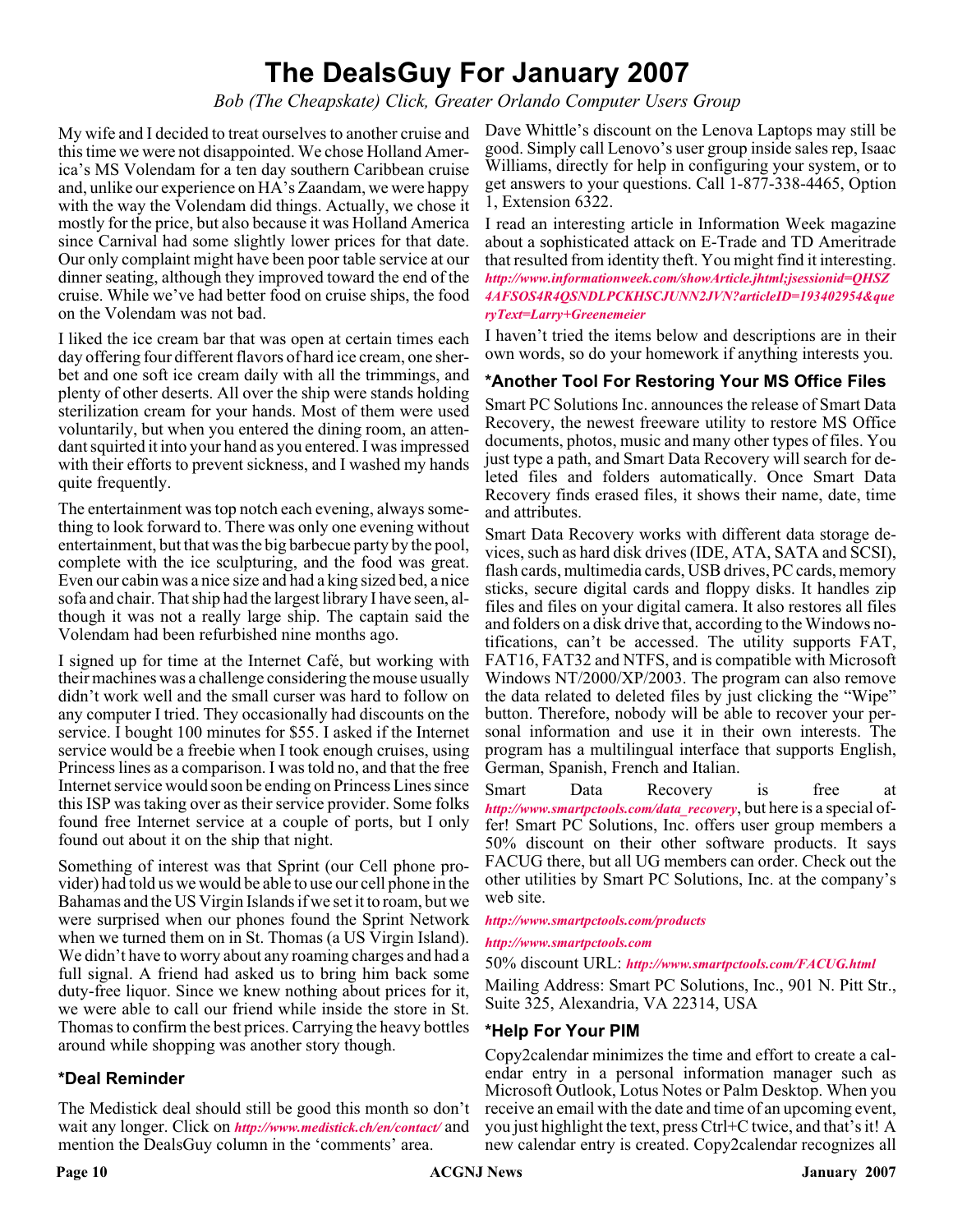## **Inner Circles**

#### *Berry F. Phillips(bfpdata@1access.net), Oklahoma City Computer Club (<http://www.ccokc.org>)*

The birth of a new year brings changes in membership and planning activities within the "Inner Circles" that often operate almost like occult groups in their private inner sanctums. They are elected or appointed to serve others and work without compensation. These "Inner Circles" operate in civic organizations like computer clubs and represent a very small percentage of the memberships. While those of us who served in the military were told never to volunteer, the "Inner Circles" volunteered.!

Volunteerism is the very life blood of many civic organizations. Research has verified the positive rewards of doing for others and finding meaning in activities which greatly contributes to an older person's ability to age successfully. Older volunteers with their longer experience, often assume leadership roles within nonprofit organizations whose programs and activities are dependent on volunteers for help. Volunteers sometimes receive only modest recognition, since their activities involve free will, beneficence, and lack of reimbursement.

Research has further verified that staying active contributes to a healthier and longer lived life and that social supports are critical to healthy aging. Fisher and Shaeffer in their book, "Older Volunteers" list the following benefits: "self satisfaction, altruism, potential learning or acquisition of new skills, specific benefits for the receivers of volunteer efforts, relax-

ation, socialization, status of reward, career opportunities, and community involvement."

National Volunteer Week was created in 1974 by President Richard Nixon who signed an executive order establishing an annual celebration of volunteering as a time to recognize and celebrate the efforts of volunteers at local, state, and national levels. The Points of Light Foundation, based in Washington DC, and the Volunteer National Network together reach millions of people to encourage volunteerism. The Foundation has received national recognition as America's address for volunteering. As President George W. Bush commented, "The Points of Light Foundation embodies America's spirit of volunteerism and the goodwill of its citizens."

Why not make a New Year's resolution (and not break it) to express your appreciation to the past and present members of the "Inner Circle" in your computer club? "A mind is a terrible thing to waste," and like a muscle "use it or lose it." Get involved and volunteer in your computer club in 2007!

Happy New Year from the Computer Club of Oklahoma City and the Association of PC Users Groups!

*There is no restriction against any non-profit group using this article as long as it is kept in context with proper credit given the author. The Editorial Committee of the Association of Personal Computer User Groups (APCUG), an international organization of which this group is a member, brings this article to you.*

### **DealsGuy,** *continued*

the myriad of formats of date and time that a human reader understands. It accommodates European (day/month/year) and American (month/day/year) conventions. Copy2calendar is able to find date and time specifications in 13 languages including English, German, French, Italian, Spanish, Dutch and Swedish.

You can easily extract date and time from a wide variety of sources: mail software, web browser, office applications, and with Copy2calendar, you will never forget or confuse time of an event. Copy2calendar runs under Windows 2000/Windows XP. It is free for noncommercial use, but Registration on LoquiSoft is required. Licenses for commercial use are available at \$24.95 (USD). A fully functional 30-day free evaluation version of Copy2calendar is available from *[http://LoquiSoft.com/copy2calendar\\_setup.exe](http://LoquiSoft.com/copy2calendar_setup.exe)* (1.6Mb)

Product page link: *<http://loquisoft.com/copy2calendar/>*

E-mail: noska@loquisoft.com

Company site: *<http://loquisoft.com/index.php?lang=en&page=&sec>*

#### **\*How About A FREE Plugin For PhotoShop!**

SibCode has released the newest version of Icon Plugin for Photoshop. This plug-in enhances Adobe Photoshop with an ability to export and import Windows icons (.ico). The use of the plug-in eliminates the need for intermediate files and additional icon editors. In addition to Adobe Photoshop, the plug-in can work with Elements (? Maybe Photoshop Ele-

ments), AfterEffects, Premiere, PhotoDeluxe, Corel PhotoPaint, PaintShop Pro, Painter.

Icon Plugin for Photoshop supports multi-format icons, transparency and semi-transparency, and allows making icons that are compatible with Microsoft Windows XP and Vista. The plug-in also supports non-standard icons of different sizes and color resolutions, including monochrome, 16 colors, 256 colors, 24-bit True Color, and 32-bit True Color with semi-transparency.

Icon Plugin for Photoshop is compatible with all versions of Microsoft Windows and all versions of Adobe Photoshop, including 3.0-7.0, CS, and CS2. The product is absolutely free.

Product page link: *<http://sibcode.com/icon-plugin/index.htm>* Screenshot: *<http://sibcode.com/icon-plugin/scrf.png>*

Download link: *<http://www.sibcode.com/downloads/icon-plugin.zip>* E-mail: *sibcode.com*

Web: *<http://www.sibcode.com>*

*That's it for this month. Meet me here again next month if your editor permits. This column is written to make user group members aware of special offers or freebies I have found or arranged, and my comments should not be interpreted to encourage, or discourage, the purchase of any products, no matter how enthused I might sound. Bob (The Cheapskate) Click mindspring.com. Visit my Web site at <http://www.dealsguy.com>*.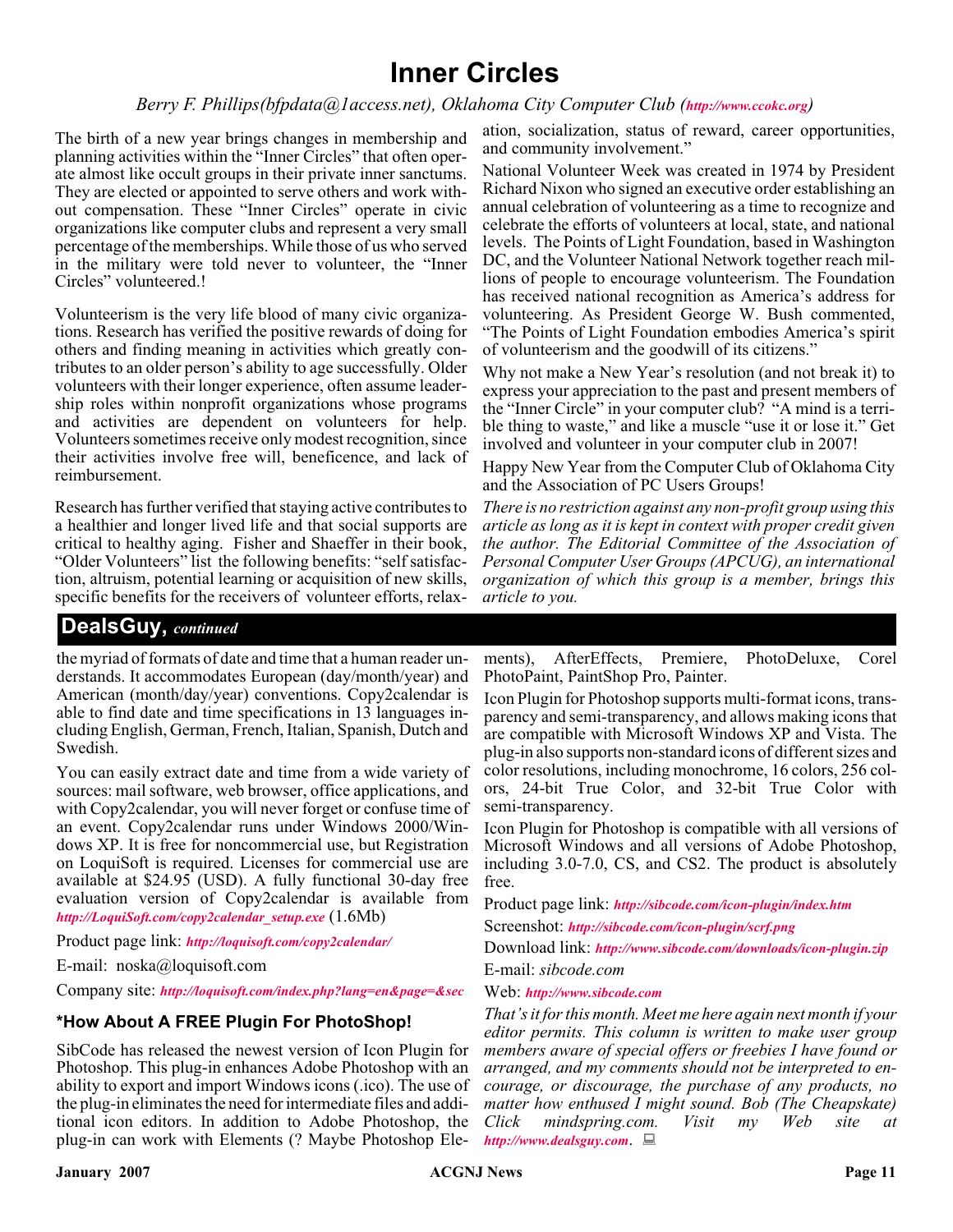## **Practice Good "Netiquette" – Be a Good "Netizen"**

*Ira Wilsker (Iwilsker@apcug.net), APCUG Director*

There are many unwritten etiquette rules that apply to internet Another common faux pas is the fact that many email prousage, commonly referred to as "netiquette". Likewise, there are rules of being a good online citizen, often called "netizen". If more people practiced good netiquette, and were better netizens, we would likely have more online satisfaction, and improve our throughput while on the net. Emails are a common source of irritation. While there is little individuals can do to stop the torrent of spam emails which come from unknown sources, we **can** ask our known email correspondents to practice good netiquette when sending us emails.

Despite repeated protestations from me, I still receive several hoaxes and urban legends daily, sent by some well intentioned friends who desire to warn me about some potential pseudo-threat, or to solicit my assistance in forwarding emails for some sham charitable purpose or imaginary sick kid. According to the urban legend busting website, Snopes (*[www.snopes.com](http://www.snopes.com)*), no one is putting leaflets on rear windows of cars at the mall parking lot, carjacking the car when the driver stops to remove it. The Make-A-Wish Foundation is not paying seven cents for each email forwarded to some terminally ill child. For the thousandth time, Marshall Fields is not charging \$250 for its chocolate chip cookie recipe. A father did not foil the attempted abduction of his son at a local movie rental store. Hillary Clinton was not named after mountain climber Sir Edmund Hillary. The artificial sweetener aspartame was not developed as an ant poison. Entering your PIN number in reverse at the ATM machine will not summon the police. These and others, all typically containing wording that it is imperative to forward to everyone in your address book, are commonly circulated hoaxes and urban legends.

Good netiquette demands that the potential forwarder of these reports should check them out first by doing a search on any of the major urban legend websites, such as Snopes. Avoid the embarrassment of being connected with hoaxes by checking these things out before sending. By not forwarding hoaxes and urban legends you may also be contributing to public safety, as there are a handful of cases where the urban legend actually incited the act to occur. What might not be such good netiquette, is a practice I have been known to participate in, which is clicking "reply to all", sending sender and his victims the truth about the hoaxes, in a hope to put an end to one tentacle of this spreading mass of lies. Someone has to step in to halt this waste of bandwidth. Minimizing the hoaxes and urban legends being forwarded en-mass is good netizenship.

Since the topic of the moment includes forwarding emails, good netiquette demands proper behavior in email forwarding. It is a waste of bandwidth and space to receive an email that contains multiple headers. This occurs when multiple senders forward the same email without editing out the headers. This results in an email that may be a spammer's delight if received by a miscreant, as it may contain hundreds of valid email addresses. It is also an irritant to have to scroll down pages of headers to get to the message. If forwarding an email, strip off the headers by painting them (hold down left mouse button and drag over headers, then "delete" or "cut"). Now just the body of the message will be sent. This is good netiquette.

grams add the ">" (greater-than) symbol to the first character of each line in a forwarded email. If this email is forwarded, and forwarded again several times, each line will begin with something like ">>>" which makes reading the now poorly formatted email difficult. Fortunately, there is a **free** utility available, emailStripper, which can be downloaded from *[www.papercut.biz/emailStripper.htm](http://www.papercut.biz/emailStripper.htm)*. This small utility is very easy to use. Simply copy the body of the email by painting it (hold down left mouse button and drag over the text), then "copy" it (right click on the painted area and click "copy", or press CTRL-C); then open emailStripper, and paste (CTRL-V) the message body in the window. Click on the "Strip it!" button, and all of the ">" symbols will be instantly deleted, and the message may then be restored to its original formatting. Finally, click on the "Copy" button, and paste back into the email program for sending, with the "greater-than" symbols all removed. This is good netiquette.

Now that digital cameras are nearly universal, we are taking billions of digital photos. Just because a digital camera has a maximum resolution of several megapixels does not mean that all photos should be taken in that high resolution, unless they are to be printed in a larger than snapshot format. I sometimes appreciate receiving photos of cute kids, cats, dogs, and family photos, but please do not send me photos taken in multi-megapixel resolution that have not been resized, or otherwise cropped and edited to make them smaller. Consider that a one megapixel digital photo will totally fill the screen on a 1024x768 resolution monitor, and be about a megabyte in file size. A four megapixel image will typically be 2048x1536 pixels in display size, meaning that only a corner of the image, consisting of one-fourth of the image, will appear on my monitor. This means that I have to do a lot of scrolling to view the image, as it is four times the maximum image size that my monitor can display, and be about four megabytes in file size. Please save me and other correspondents the download time and inconvenience of trying to view an oversized image by either taking the image in a more reasonable resolution (such as one megapixel), or using editing software to reduce the size of the image, and crop if necessary. Almost all image editing software included with most digital cameras can easily perform the task of resizing the image. Alternatively, use the free image utility IrfanView, my personal favorite, available for download from *[www.irfanview.com](http://www.irfanview.com)*. If you do not want to alter the original image, simply save the edited or reduced image under a different file name. The smaller image size will relate to a smaller file size, meaning faster uploads and downloads. This is good netiquette.

These are but a few tips that can contribute much to being a good netizen. Practice good netiquette.

*There is no restriction against any non-profit group using this article as long as it is kept in context with proper credit given the author. The Editorial Committee of the Association of Personal Computer User Groups (APCUG), an international organization of which this group is a member, brings this article to you.*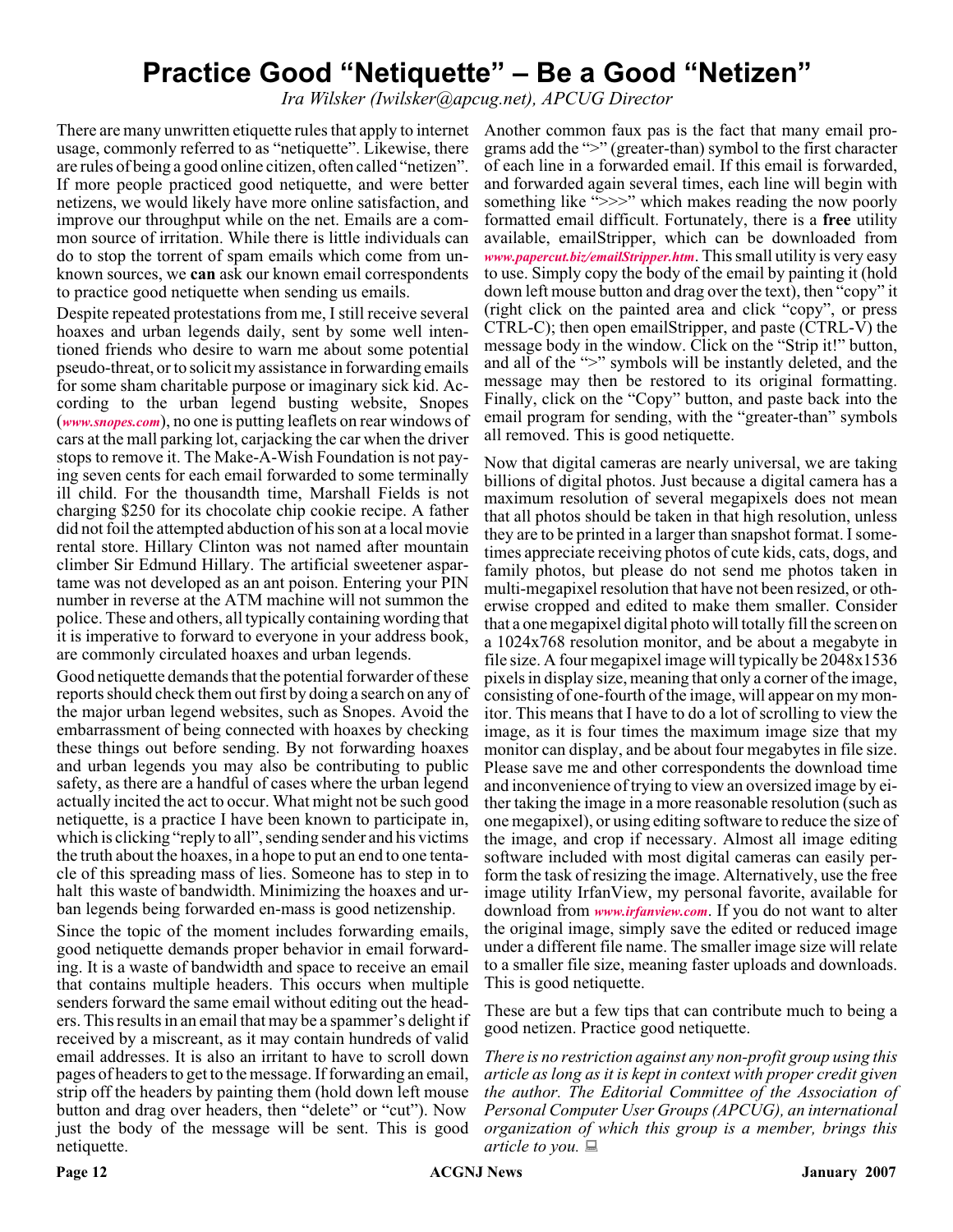## **The New, the Best, and the Worst**

*Collected by Pim Borman, Website Editor, SW Indiana PC Users Group (<http://swipcug.apcug.org/>)*

#### **Spintronics**

No one, fifty years ago, could have foreseen or even imagined how the advent of ever more powerful computers would revolutionize science, technology, commerce, and communications. Vastly improved algorithms and architectural structures have been important, but the crucial factor has been the ability to cram ever smaller and more complex circuits on a semiconductor chip. That ability is now approaching a limit posed by atomic size and increasing influence of quantum effects. We may have to learn how to do more with what we already have if we want to further improve computers so that they'll be able to predict the weather or model the Big Bang, to mention just a few challenges.

From an electro-mechanical standpoint every digital computer, no matter how primitive or advanced, consists of on-off electrical switches connected in a circuit. In semiconductor-based systems the binary 0's and 1's are represented by electrons that carry a negative charge, and missing electrons, called "holes," with positive charge. That is simple and straightforward enough. But wait, there is more…

There can be no electricity without magnetism. They are like heads and tails, yin and yang, up and down. Electrons, the elemental carriers of electricity, also are elementary magnets. You can, very much simplified, think of them as spinning spheres of electricity, tiny electromagnets in other words. Depending on the direction of spin, the magnetism points up or down. Technology making use of the magnetic properties of electrons is often referred to as "spintronics." So far, computers ignore the magnetic state of the electrons, but what if we learned to use it for additional information storage?

About 50 years ago scientists learned how to manipulate and record the magnetic properties of electrons and certain atomic nuclei to examine the composition of substances, using a technique called nuclear magnetic resonance (NMR). Eventually that technique was extended to examine the characteristics of human tissue. The name was changed to Magnetic Resonance Imaging (MRI) to avoid the term "nuclear" with its negative connotations, although it has nothing to do with damaging radiation or nuclear energy in this case.

In the late 90's, scientists at IBM learned how to use spintronics to make very small, highly sensitive read-heads for use with computer hard drives. The sensors consist of a microscopic sliver of semiconductor sandwiched between two thin magnetic layers. The top layer is a permanent, "hard" magnet, but the bottom layer is a soft magnet that changes magnetic orientation easily as it passes over the magnetic regions on the disk. If both magnets in the head are oriented in the same direction, electrons align magnetically in the same direction and move easily through the semiconductor. If the magnetic layers point in opposite directions, the electron spin is reversed as it moves through the semiconductor, affecting its mobility and therefore the amount of current. Clever, isn't it? Practically all newer hard drives use that technology now.

If computers could be designed to use the electrical charge and magnetic state of electrons, each unit of information could have four different quaternary values (0,1,2,3) instead

of two binary values (0, 1) currently used, resulting in greatly increased performance. But the semiconductors must be magnetic to recognize magnetic "up" or "down" state of electrons. Magnetic semiconductors are few and far between, and so far none remain magnetic at room temperature.

If the material problems can be solved, we may be looking at future computers that are not only more powerful, but also easier to use. Because magnetic semiconductors retain their logic states without power, systems could be instant-on and use less power. Also, principal functions of a computer, such as logic operations, communication between circuits, and data storage, could be integrated in a single material, resulting in smaller and faster computers with high data-storage capacities and fast performance.

Making spintronic computers possible depends on chemists formulating magnetic semiconductors able to support the technology. Much progress is being made, but it will take a while longer. Not surprisingly, this article was based on an article in Chemical and Engineering News, Aug. 28, 2006.

#### **Cookies With Gas?**

Would you believe Internet via the gas meter? A San Diego-area start-up company, Nethercomm, claims to have developed technology to send broadband and TV services through the underground natural gas pipes. A converter box attached to your gas meter receives the signals and sends them to your computer or TV set. The headline of the article in USA Today (9/11/06) says it all: "Gas-line broadband a pipe dream?" (Thanks, Duane Morrow).

#### **A Linux Epiphany**

I wasn't going to mention Linux this month, but... James Derk, our local computer guru known for his syndicated weekly computer columns for Scripps-Howard News Service, has been pooh-poohing desktop Linux for years. Guess what. His column in the Evansville Press and Courier of September 18, 2006 is headed "It may be time to give Linux another try." He specifically mentions the Ubuntu Linux distribution which, he writes, is "...painfully easy to get up and running ... without spending a dime." Derk keeps his columns at *[www.cyberdads.com/blog.html](http://www.cyberdads.com/blog.html)* You can also find them on the Scripps Howard Web site at *[www.shns.com/](http://www.shns.com/)* under Columns...Business, Finance, and Technology...Compute.

#### **Reap What You Sow!**

I've been getting bored with being a one-man Linux SIG in the SW Indiana PC Users Group. I suggested to our new Region 6 Advisor of the Association of PC User Groups (APCUG), Jerry Gillette, that APCUG might be able to sponsor a way to exchange news and information between Linux aficionados scattered amongst its member Groups. He passed the word, and the suggestion was accepted with enthusiasm. APCUG now carries a new Conference (section) on its Web Board, APCUG.linux. Of course, the Conference requires a moderator, and who do you think got "volunteered?" Right, "c'est moi" said the fool. Oh well, one must reap what one sows. Access the APCUG Web Board at *[webboard.apcug.org](http://)* and leave a message!  $\Box$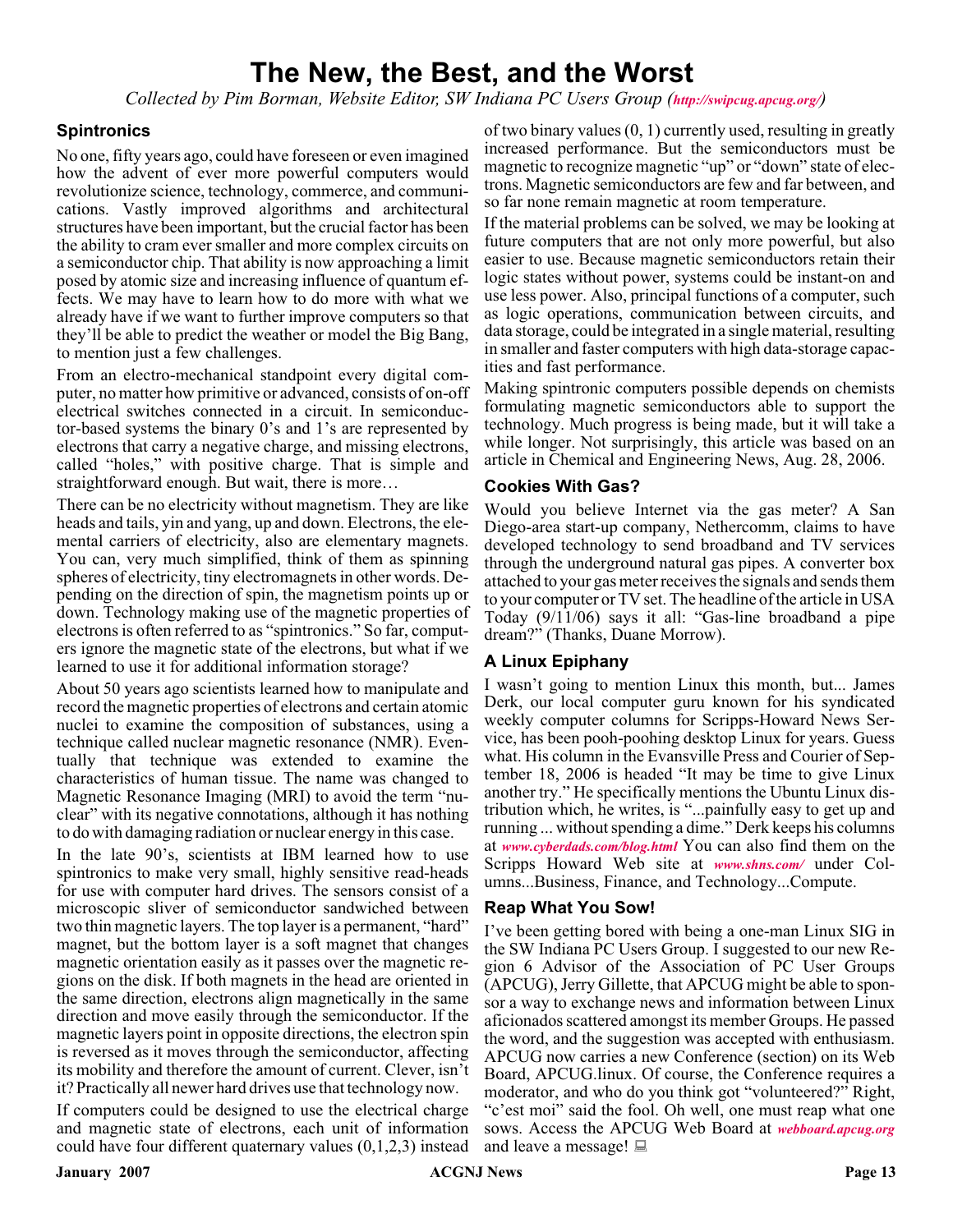### **PHP?**

Anyone interested in a new PHP SIG (Interpreted Script Programming Language), please get in touch with John Raff (*[jraff@comcast.net](mailto:jraff@comcast.net)*). PHP is a widely-used general-purpose scripting language that is especially suited for Web development and can be embedded into HTML. If you are new to PHP and want to get some idea of how it works, try the introductory tutorial (*<http://us2.php.net/tut.phpv>*).

#### **NJ Gamers**

*Gregg McCarthy (greggmc@optonline.net)*

*<http://www.NJGamers.com>*

#### *[www.lanparty.com](http://www.lanparty.com)*

**The next Friday Night Frag will be January 12, 6 p.m. to Saturday 12 noon — 18 hours for 5 bucks!**

BYOC - Bring your own computer

BYOF - Bring your own food.

and if you don't like sitting on metal chairs... BYO chair!

#### **C/C++ Programming**

*Bruce Arnold (barnold@blast.net)*

#### *<http://www.blast.net/barnold>*

This group is devoted to programming languages in general and  $\dot{C}$ , C++, and C++ for Windows programming in particular. Each month a small but hopefully useful program (complete with source code) is presented for discussion.

*December:* Clip1 - a Print Screen Utility for C++ Version 7 and Visual Studio 2005. This Print Screen Utility demonstrates generalized printing, printing logic and graphical routines for the screen with the new compiler. The program may also be compiled using the free C++ Express compiler. Object: to transfer an image from the clipboard and print it. Typically used after hitting the Print-Screen key. (If the Alt-Print-Screen key is hit, only the current application window is printed.) The output is automatically scaled to the printer and rotated if desired. As shown above, the preview screen shows how the image will look when it's printed. A Print Setup options allows changing the printer, margins, and/or orientation. Compile with Microsoft C++ .net 2005 or  $C++$  express.

#### **Genealogy**

#### *Frank Warren (kb4cyc@webwarren.com)*

#### *<http://www.webwarren.com/kb4cyc/gensig.shtml>*

Genealogy SIG is for genealogists interested in computers and computer users interested in genealogy, and is a forum to assist members in furtherance of both endeavors. Meetings usually focus on genealogy more than on computers. We meet at 8 PM on the fourth Thursday of the month, but we do not meet in November or December. In addition to our Web page, we also have an electronic mailing list. Messages to the list should be addressed to *gensig@webwarren.com*. To subscribe, include the line "subscribe gensig" in the body of the message. *Next meeting January 25*

#### **Web Dev**

This SIG is intended to be an open forum for all Website Development techniques and technologies, to encourage the study and development of web sites of all kinds. All languages will be considered and examined. Anyone interested please contact the Chairperson in charge. The current project is a CMS for the club. Anyone interested in starting a new project, come to the meeting and announce / explain. Provide as much detail as possible. One can also send projects to the ACGNJ Newsletter editor for inclusion in the next volume.

WebDev should be an all-encompasing development and examination forum for all issues, applications, OS, languages and systems one can use to build Websites. We currently have two Web dev languages .NET and Java as SIGs but the other langages and OS need to be investigated, examined and tested; Windows, Linux, UNIX, DEC, Vax, HP etc. Intel-PC, Motorola-MAC etc. *Our next meeting January 10*.

#### **Online Auction**

Bill Brown (onlineauction  $(a)$  acgniorg)

Due to overwhelming response to a seminar held on April 7, the membership decided to form a permanent group. The group will meet on the first and third Wednesdays of the Month. The first meeting was held Wednesday, May 17. The topic was a general overview of online auctions and basics to getting started. The second half of the meeting will be a question and answer period. The general public is invited at no charge. Membership representatives will also be available for those who would like to join the organization.

These are the eight topics for discussion. We will cover all types of online auctions, as members chose. The general format of the meetings will be from 7:30 to 10 PM. The first 45 minutes will be to discuss the topic for the evening. A short break will be taken, the remainder of the time will be for specific questions to the topic followed by general questions and bull session. During the entire time, online presence will be established and examples will be given on screen.

1. Getting Started: Different Auctions Registering. Buyer account, sellers account Navigating websites.

2. Buying and selling. An overview of searching, sniping, snuffing.

3. Finding things to sell Gnoming, Clearance, Bargain Bins, Flea Markets, Garage Sales, Solicitation

4. Listing an item. Choosing a category, Setting a Price. Buy it now strategies

- 5. Maintaining your sales. Revising and re-listing.
- 6. Collection and payment follow ups.
- 7. Packaging, shipping, Inventory management.
- 8. Going further. Ebay express, stores  $\Box$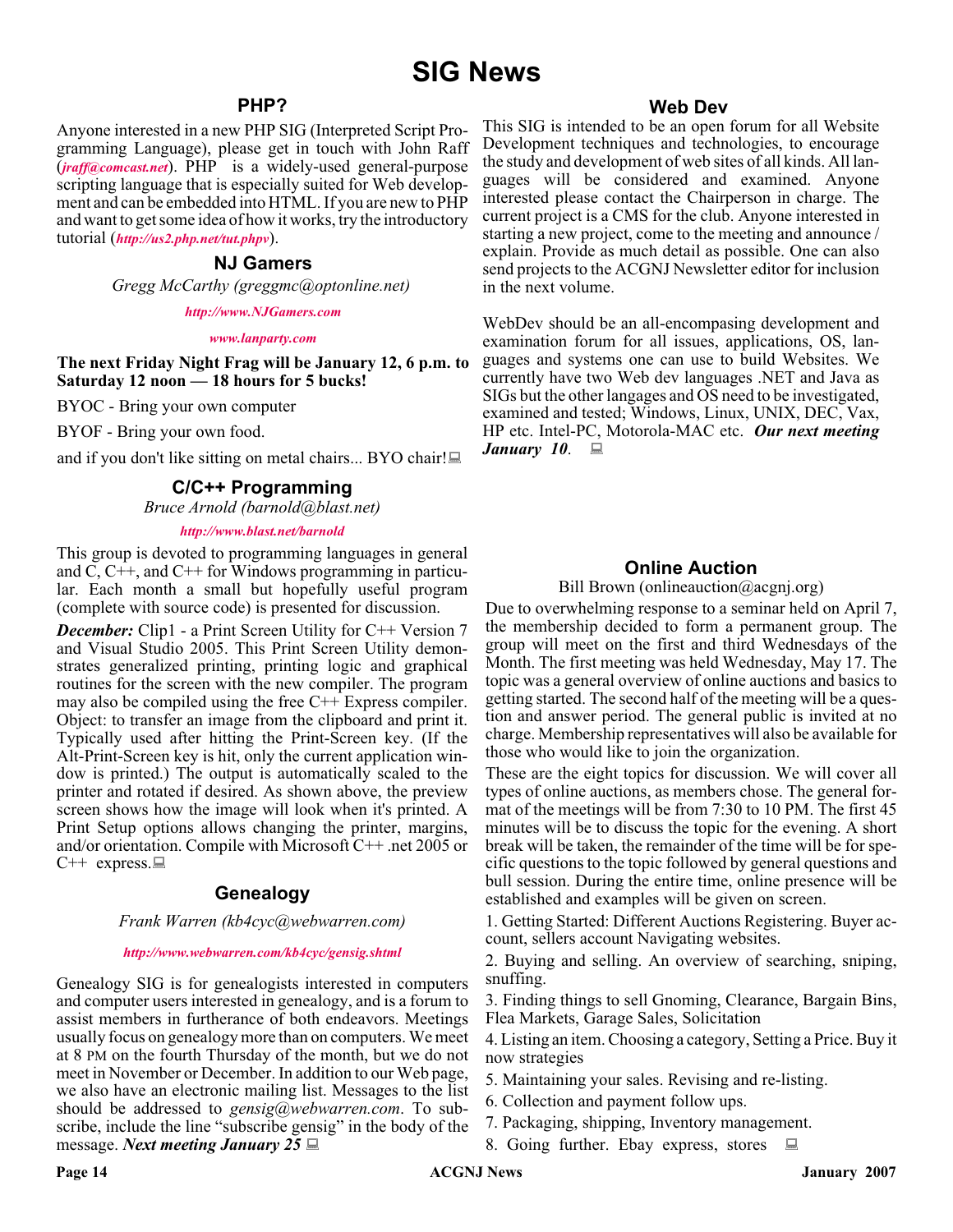#### **Java**

#### *Mike Redlich (mike@redlich.net)*

#### *<http://www.javasig.org>*

The Java Users Group covers beginner, intermediate, and advanced level Java programming. Primary focus is on developing useful/practical applets and applications, but can include related topics such as Java I/O, JavaBeans, Reflection, object-oriented programming and software design issues. Meetings are held the second Tuesday of the month starting promptly at 7:30 PM.

*January 23*: A Technical overview of the Spring MVC

February 13: Developing Amazon Web Services with Java.

With ten services launched, Amazon Web Services provides developers access to inexpensive, scalable web-based business solutions and infrastructure. Amazon.com opened its technology and product vault in 2002, via Amazon Web Services, to allow developers the ability to construct powerful applications using the resources the company spent ten years and over \$2 billion developing. Jinesh Varia, Evangelist for Amazon Web Services, looks at real world examples of how developers have utilized Amazon Web Services' open APIs to develop exciting, profitable businesses. Jinesh will also demonstrate the newly launched Amazon Elastic Compute Cloud (Amazon EC2) which allows developers to build a virtual computing environment in minutes and only pay for computing usage. This session will also explore other innovative integrations of Amazon Web Services such as Amazon Simple Storage Service, Amazon Simple Queue Service, Amazon Mechanical Turk.  $\Box$ 

#### **Layman's Forum**

*Matt Skoda (som359@aol.com)*

#### *<http://www.acgnj.org/groups/laymans.html>*

*We meet on the second Monday of the month* (no meetings in July and August) to discuss issues of interest to novice users or those who are planning to get started in computing. Watch our Web page for updates and announcements.  $\Box$ 

#### **Main Meeting**

#### *<http://www.acgnj.org/groups/mainmeet.html>*

*Evan Williams (nhpressgo@blast.net)*

*January 5:* Digital Photo Editing with Photoshop Elements, presented by Bruce Arnold.

### **DotNet**

*Jim Wong*

*<http://www.jimw.net/acgnj/>*

*Meetings are postponed until further notice.*

#### **Macintosh Users**

*Keith Sproul (ksproul@noc.rutgers.edu)*

This group is no longer meeting, but Keith is still available to help Mac users via telephone or email.

#### **Investing**

*Norm Wiss (cut.up@verizon.net)*

#### *[http://www.acgnj.org/groups/sig\\_investment.html](http://www.acgnj.org/groups/sig_investment.html)*

The Investment SIG continues with presentations on how to use analysis programs TC2000 and TCNet. Large charts are presented on our pull down screen and illustrate the application of computer scans and formulas to find stocks for profitable investments. Technical analysis determines buy points, sell points and projected moves. Technical analysis can also be used on fundamentals such as earnings, sales growth, etc. *Our next meeting: January 11.*

#### **LUNICS (Linux/Unix)**

*Andreas Meyer (lunics@acgnj.org)*

*<http//www.acgnj.org/groups/lunics.html>*

LUNICS is a group for those who share an interest in Unix and similar operating systems. While we do quite a bit with Linux, we've also been known to discuss Solaris and BSD too. We generally meet on the first Monday of the month at 8:00 PM at the Scotch Plains Rescue Squad. See the web page for directions and more information. *Next meeting February 5.*

#### **Window Pains**

*John Raff (jraff@comcast.net)*

#### *<http://www.acgnj.org/groups/winpains.html>*

This meeting is a combination of the older PC Symposium, PC User Group and Random Access Session which are now defunct. The intent is to provide the members with Windows oriented application discussions both Microsoft and Linux style. The presentation will be directed toward the more heavy technological level of attendee, although newbies are welcomed.

*January 19:* Topic will be Data Recovery*.*

*February 16*: Macros for MS Word and MS Exce, presented by Paul Natanson.

*March 16*: Overview of Podcasting ■

#### **Best Choice Investment Activity**

*Norm Wiss (cut.up@verizon.net)*

*[http://www.acgnj.org/groups/sig\\_bcinvest.html](http://www.acgnj.org/groups/sig_bcinvest.html)*

This is a new event to ACGNJ. They will be using the Best Choice software for real-time trading. This new investing group had been previously meeting in South Amboy and has been in existence for almost a year. They are expected to join ACGNJ as members. *The group meets the first and third Tuesday of the month from 10:30 AM to 2:30 PM* at the Scotch Plains Rescue Squad building.  $\Box$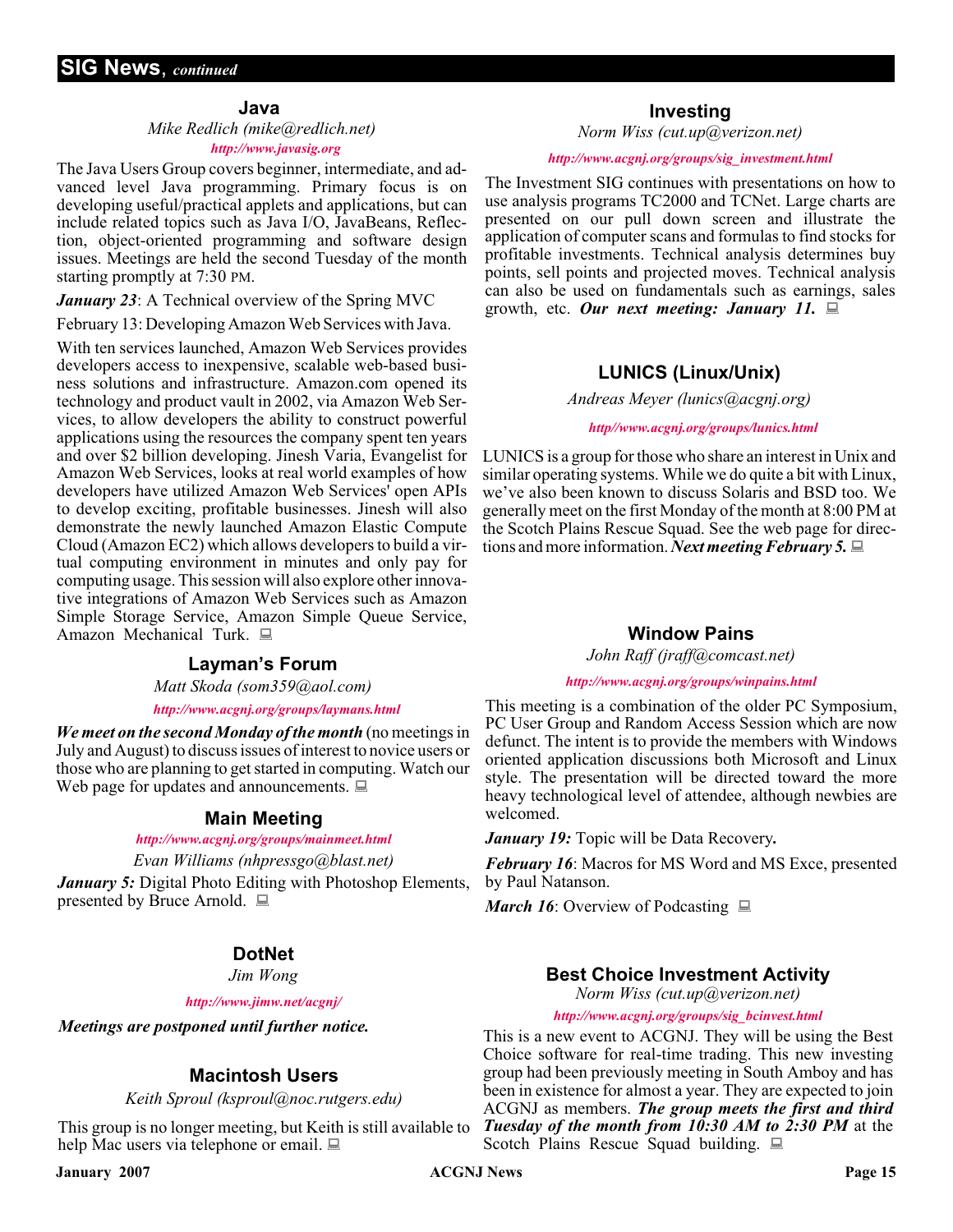## **Guru Corner**

*Jo-Anne Head (tinarock@aol.com)*

### **Discount Computer Magazine Price List**

**As described by the DealsGuy**

| If you need help with any of the technologies listed below,<br>you can call on the person listed. Please be considerate and |                                         |                  | $1 \, yr$                                                     |         | $2 \text{ yr}$ 3 yr |       |
|-----------------------------------------------------------------------------------------------------------------------------|-----------------------------------------|------------------|---------------------------------------------------------------|---------|---------------------|-------|
| call before 10 PM.                                                                                                          |                                         |                  | <b>Computer Games</b>                                         | \$10.95 | 20.95               | 29.95 |
|                                                                                                                             | <b>Hardware</b>                         |                  | <b>Computer Gaming World</b>                                  | 14.95   | 28.95               | 41.95 |
|                                                                                                                             | <b>Scott Vincent</b><br><b>Software</b> | 973-539-8169     | Computer Shopper1                                             | 16.97   | 32.95               | 47.95 |
| <b>HTML</b>                                                                                                                 | Jo-Anne Head                            | 908-769-7385     | Dr. Dobbs Journal                                             | 15.95   | 30.95               |       |
|                                                                                                                             | Mike Redlich                            | 908-246-0410     | Mac Addict                                                    | 10.97   |                     |       |
| <b>CSS</b>                                                                                                                  | Jo-Anne Head                            | 908-769-7385     | Mac Home Journal                                              | 15.97   | 29.97               |       |
|                                                                                                                             | Frank Warren                            | 908-756-1681     | Mac World                                                     | 12.95   |                     |       |
| ColdFusion                                                                                                                  | Jo-Anne Head                            | 908-769-7385     |                                                               |         |                     |       |
| Java                                                                                                                        | Mike Redlich                            | 908-246-0410     | Maximum PC                                                    | 9.95    | 18.95               | 27.95 |
| $C++$                                                                                                                       | <b>Bruce Arnold</b>                     | 908-735-7898     | Microsoft System Journal                                      | 21.95   | 39.95               |       |
|                                                                                                                             | Mike Redlich                            | 908-246-0410     | PC Gamer                                                      | 12.95   |                     |       |
| ASP                                                                                                                         | Mike Redlich                            | 908-246-0410     |                                                               |         |                     |       |
| Perl                                                                                                                        | John Raff                               | 973-560-9070     | PC Magazine (22/44/66 Issues)                                 | 25.97   | 48.95               | 68.95 |
|                                                                                                                             | Frank Warren                            | 908-756-1681     | PC World                                                      | 16.95   |                     |       |
| <b>XML</b>                                                                                                                  | Mike Redlich                            | 908-246-0410     | Wired                                                         | 6.00    | 12.00               | 17.00 |
| e-Commerce                                                                                                                  | Rick Elbanna                            | 800-323-7575     | These prices are for new subscriptions and renewals. All or-  |         |                     |       |
| Genealogy                                                                                                                   | Frank Warren                            | 908-756-1681     | ders must be accompanied by a check, cash or Money Order.     |         |                     |       |
| Networking                                                                                                                  | <b>Scott Vincent</b>                    | 973-539-8169     | Make payable to Herb Goodman, and mail to:                    |         |                     |       |
| Home Automation                                                                                                             | Charlie Huffsmith                       | 732-549-1734     |                                                               |         |                     |       |
|                                                                                                                             | Frank Warren                            | 908-756-1681     | Herb Goodman, 8295 Sunlake Drive, Boca Raton,<br>FL 33496     |         |                     |       |
|                                                                                                                             | <b>Operating Systems</b>                |                  |                                                               |         |                     |       |
| WindowsNT                                                                                                                   | <b>Scott Vincent</b>                    | 973-361-5793     | Telephone: 561-488-4465, e-mail: hgoodman@prodigy.net         |         |                     |       |
| Windows95                                                                                                                   | Rick Elbanna                            | 800-323-7575     | Please allow 10 to 12 weeks for your magazines to start. For  |         |                     |       |
| Windows98                                                                                                                   | Rick Elbanna                            | 800-323-7575     | renewals you must supply an address label from your pres-     |         |                     |       |
| Windows3.1                                                                                                                  | <b>Ted Martin</b>                       | 732-636-1942     | ent subscription to insure the correct start of your renewal. |         |                     |       |
|                                                                                                                             | Charlie Huffsmith                       | 732-549-1734     | As an extra service I will mail a renewal notice about 4      |         |                     |       |
|                                                                                                                             | <b>Macintosh</b>                        |                  | months prior to their expiration date. I carry more than 300  |         |                     |       |
| Mac O/S                                                                                                                     | Keith Sproul                            | $(732)$ 821-4828 | titles at excellent prices — email for prices. $\Box$         |         |                     |       |

## **ACGNJ MEMBERSHIP APPLICATION**

Sign up online at http://www.acguj.org/membershipApplication.html and pay dues with PayPal.

|                 |                                          |                                                                                   | Dues |                |                |                                    |
|-----------------|------------------------------------------|-----------------------------------------------------------------------------------|------|----------------|----------------|------------------------------------|
|                 | <b>US/CANADA</b>                         | <b>FAMILY OF MEMBER</b><br>(No Newsletter)                                        |      | <b>FOREIGN</b> | <b>STUDENT</b> | <b>SENIOR CITIZEN</b><br>(Over 65) |
| 1 Year          | \$25                                     | \$10                                                                              |      | \$55           | \$20           | \$20                               |
| 2 Years         | \$40                                     |                                                                                   |      |                |                |                                    |
| 3 Years         | \$55                                     |                                                                                   |      |                |                | \$45                               |
|                 | Mail this application and your check to: | AMATEUR COMPUTER GROUP OF NEW JERSEY, INC., P.0. BOX 135, SCOTCH PLAINS, NJ 07076 |      |                |                |                                    |
|                 |                                          | ■ New Member Renewal                                                              |      | Address Change |                |                                    |
| First Name      |                                          | Last Name                                                                         |      |                |                | Phone                              |
| Mailing Address |                                          |                                                                                   |      |                |                | E-Mail                             |

What topics would you like to see covered at club meetings?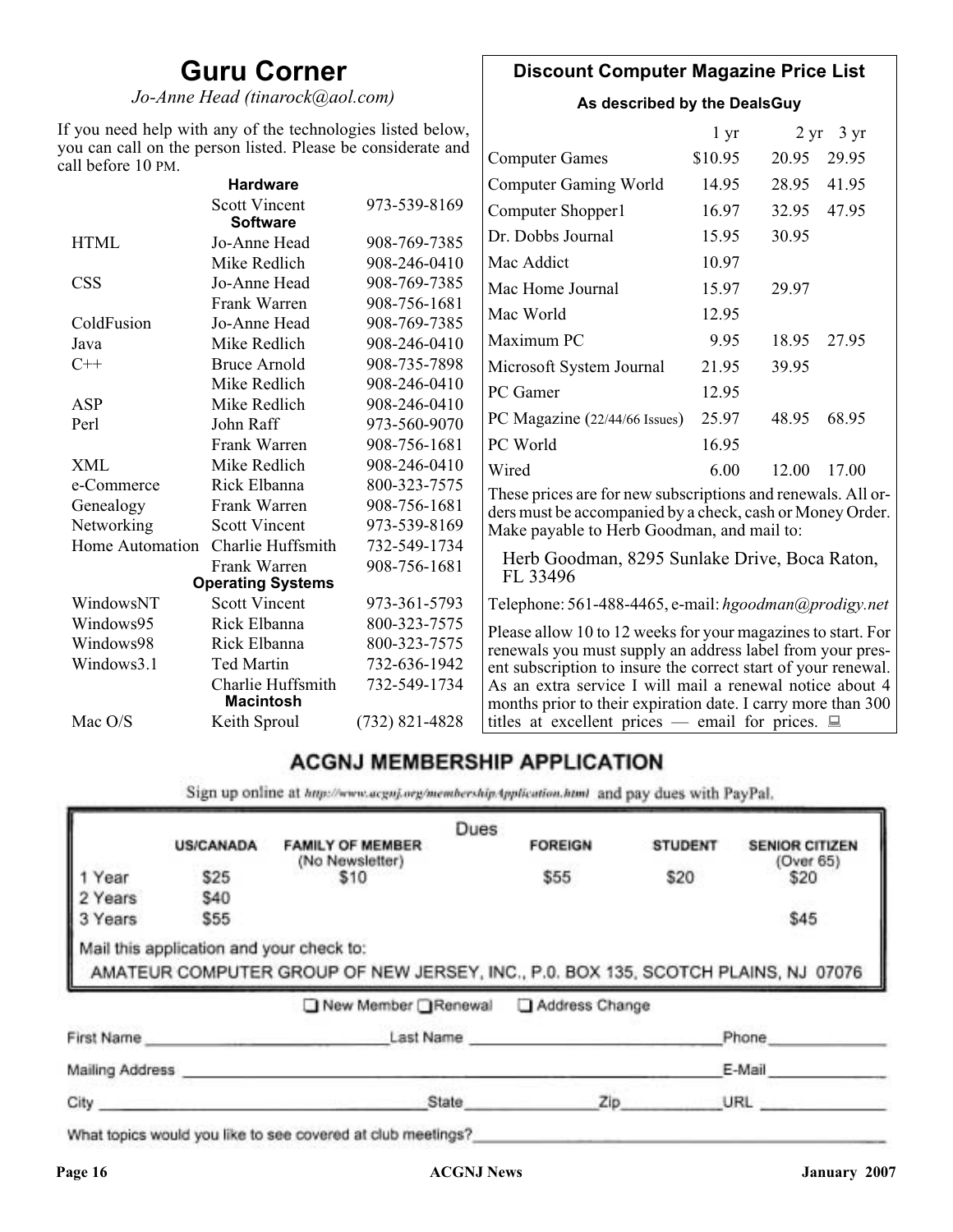| <b>Other Local Computer Groups</b>                                                                                                                        |                                                                                                                                                                                                    |  |  |  |
|-----------------------------------------------------------------------------------------------------------------------------------------------------------|----------------------------------------------------------------------------------------------------------------------------------------------------------------------------------------------------|--|--|--|
| NY/NJ/CT Relational Database User Group:<br>Corporate and independent users. (212) 839-0125                                                               | <b>New York PC:</b> 3rd Thurs, 7 pm, PS 41, 116 W<br>11th St. For info call hotline, (212) 533-NYPC,<br>http://www.nypc.org                                                                        |  |  |  |
| <b>Brookdale Computer Users Group:</b> 7 pm, 3rd<br>Friday, Brookdale Community College, Bldg<br>MAN Rm 103, Lincroft NJ. (732)-739-9633.<br>www.bcug.com | NJ Macintosh User Group: 8 pm, 3rd Tuesday,<br>Allwood Branch Library, Lyall Rd, Clifton NJ.<br>$(201) 893 - 5274$ http://www.njmug.org                                                            |  |  |  |
| Hunterdon Computer Club: 8:30 am, 3rd Sat,<br>Hunterdon Medical Center, Rt 31, Flemington NJ.<br>www.hunterdoncomputerclub.org. (908)<br>995-4042.        | NY Amateur Computer Group: 2nd Thurs, 7<br>pm, Rm 806 Silver Bldg, NYU, 32 Waverly Pl,<br>NYC http://www.nyacc.org                                                                                 |  |  |  |
| Central Jersey Computer Club: 8 pm, 4th Fri-<br>day, Rm 74, Armstrong Hall, Trenton St. College.<br>Rich Williams, (609) 466-0909.                        | NJ PC User Group: 2nd Thurs, Monroe Rm at<br>Wyckoff Public Library, 7 pm. Maureen Shannon,<br>$(201)$ 853-7432, www.nipcug.org                                                                    |  |  |  |
| Fairlawn Computer Club: Last Monday,<br>Fairlawn Senior Citizen Center. Joe Mathias<br>(fair.lawn.computer.club@juno.com)                                 | Princeton PC Users Group: 2nd Monday,<br>Lawrenceville Library, Alt Rt 1 & Darrah Lane,<br>Lawrenceville, Paul Kurivchack (908) 218-0778,<br>http://www.ppcug-nj.org                               |  |  |  |
|                                                                                                                                                           | Philadelphia Area Computer Society: 3rd Sat, 12<br>Workshop Hands-On: 2 PM to Midnight on last Saturday of the month First United Methodist Church Church and Atlantic Streets (one mile from GSP) |  |  |  |

ht on last Saturday of the month. First United Methodist Church, Church and Atlantic Streets (one mile from G exit 117A), Aberdeen NJ. Bring your project, computer and extension cord. For information call Burke Mawby, (908) 566-7445.

## **Classified**

**FREE TO MEMBERS**. Use our classified ads to sell off your surplus computer stuff. Send copy to Classified, ACGNJ NEWS, P.O. Box 135, Scotch Plains NJ 07076 or e-mail to the editor, *bdegroot@ptd.net*. Classified ads are free to members, one per issue. Non-members pay \$10. Send check payable to ACGNJ Inc. with copy. Reasonable length, please.



Member of The Association of

Personal Computer User Groups

*<http://www.apcug.net>*

#### **Radio and TV Programs**

**Computer Radio Show**, WBAI 99.5 FM, NY, Wed. 8-9 p.m.

**Software Review,** The Channel, Saturday  $10-10:30$  p.m.

**On Computers**, WCTC 1450 AM, New Brunswick, Sunday 1-4 p.m. To ask questions call (800) 677-0874.

**PC Talk**, Sunday from 8 p.m. to 10 p.m., 1210 AM Philadelphia. 1800-876-WPEN, Webcast at *<http://www.pctalkweb.net>*.

#### **MarketPro Shows**

*<http://www.marketpro.com/>*

**June 3-4**: NJ Convention Center, Edison

**June24-25**, Meadowlands

## Expo Center Secaucus

#### **Directions to Meetings at Scotch Plains Rescue Squad, 1916 Bartle Ave., Scotch Plains NJ**

#### **From New York City or Northern New Jersey**

Take Route 1&9 or the Garden State Parkway to US 22 Westbound.

#### **From Southern New Jersey**

Take Parkway north to Exit 135 (Clark). Stay on left of ramp, follow circle under Parkway. Bear right to Central Avenue; follow to Westfield and under RR overpass. Left at light to North Avenue; follow to light in Fanwood. Right on Martine (which becomes Park Ave). Right on Bartle Ave in middle of shopping district.Scotch Plains Rescue Squad (2-story brick) is located on the right. Do not ing. park in the row next to the building — you'll be towed.

#### **From I-78 (either direction)**

Take exit 41 (Scotch Plains); follow signs to US 22. Turn right at mile past Terrill Road and immediately past the overpass. Exit onto light at bottom of hill and use overpass to cross Rt. 22. Follow US 22 Park Avenue South and follow the directions above to the Rescue Westbound directions.

#### **From US 22 Westbound**

Exit at Park Avenue, Scotch Plains after McDonalds on the right, diagonally opposite Scotchwood Diner on the left, immediately before the overpass. After exiting, turn left at the light and use overpass to cross US 22. Bear right at bottom of ramp to continue south on Park Avenue. Turn left at the second light (a staggered intersection). Scotch Plains Rescue Squad (2-story brick) is on the right. Do not park in the row next to the building — you'll be towed. We meet on the second floor, entering by the door at the right front of the build-

#### **From Western New Jersey**

Take US 22 Eastbound to the Park Avenue exit. The exit is about a Squad building.  $\Box$